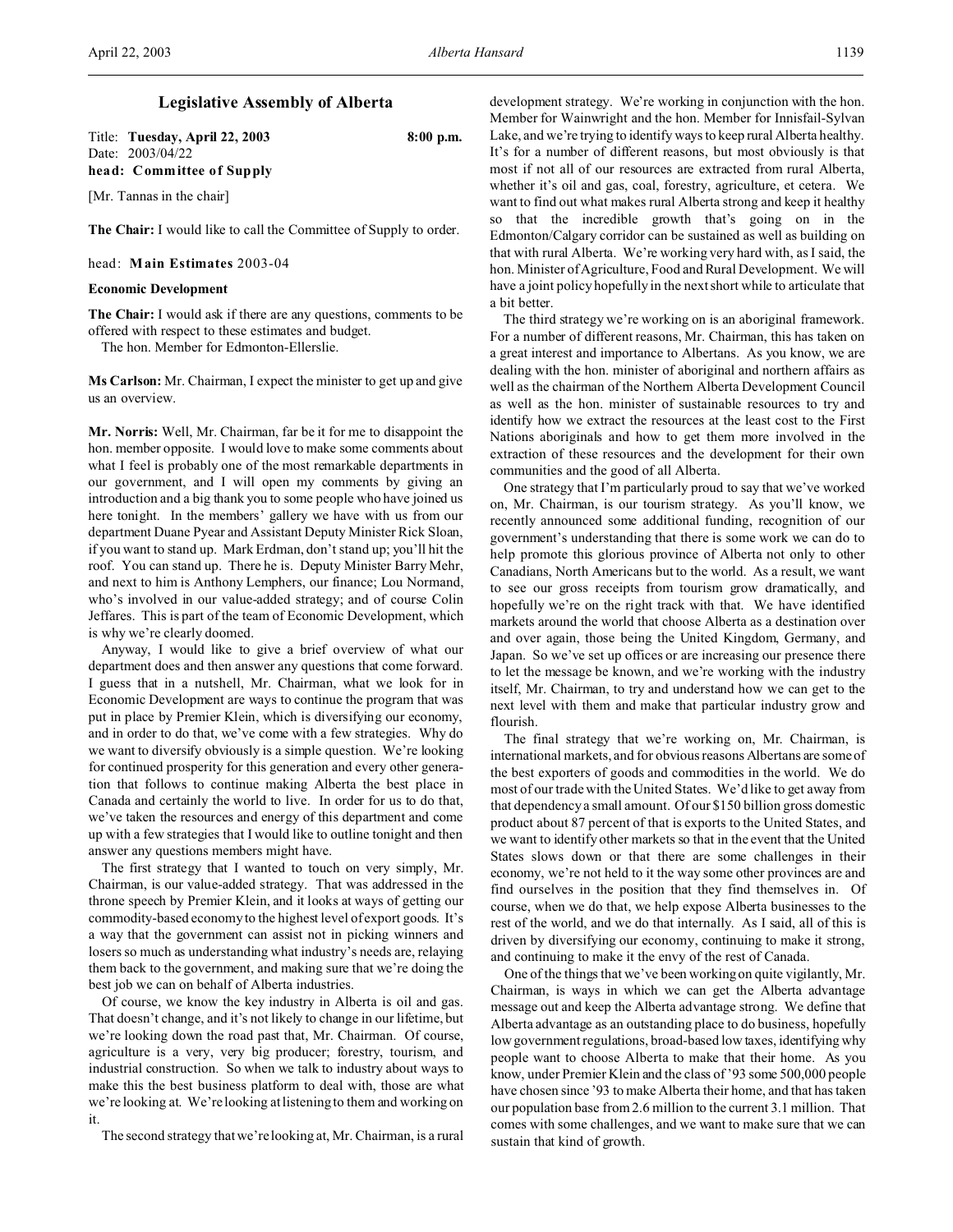So those are kind of the main programs we're working on, Mr. Chairman. We want to make sure that we listen to industry, all of them. We want to identify emerging industries and markets that are becoming available to Alberta companies and the Alberta government, and we want to continue to grow what we believe is the best economy in Canada and certainly the world.

So I want to close by saying that I'm very, very proud of what I've learned in this department, very proud of how we've worked with industry and let them know that we will continue to do so.

I'll be happy to answer any questions now, Mr. Chairman, and thank you for your time.

## **The Chair:** The hon. Member for Edmonton-Ellerslie.

**Ms Carlson:** Thank you, Mr. Chairman. I'm hoping that we can follow the same format this evening in estimates as we have in other instances, and that's where we ask a couple of questions, the minister answers them, and then we can carry on from there with the first hour for opposition and the next hour for everyone who wants to engage in the Assembly.

First of all, I'd like to thank all of the staff that's here. They work hard to make you look good, Mr. Minister.

## **An Hon. Member:** Well fed.

**Ms Carlson:** And well fed. Yes. A lot of overtime goes into that I'm sure. But I also know that your staff really likes you for some reason, and everyone I've talked to seriously appreciates working for you, so we'll have to work a little harder to find out why that is, but we'll keep at it.

This is a ministry that used to be known as the cookies and pork ministry, and those were in the '93 days that you talked about earlier. It got pared down quite significantly. Now it looks like it might be bloating up a little bit more, so we'll be keeping our eye on the ball here to make sure that we're getting good value for our money.

It's interesting to note that during the cookies and pork time, the Member for Edmonton-Glenora was a part of that team, survived the cuts, and that makes him perhaps craftier than we had anticipated as well, so we'll have to keep an eye over in that corner of the Legislature too.

**An Hon. Member:** That makes him the cookie.

**Ms Carlson:** Makes him the cookie. Doesn't look like the pork, but he could be the cookie. That's true.

So we'll watch what's happening here as the money gets added. Where we see the most money being added this year is in tourism areas, and I don't necessarily disagree with that strategy. Certainly we have a huge draw in this province when we take a look at Jasper, Banff, and Calgary, but it seems that we don't get much of a tourism draw over and above that. Now, I know that for a decade, at least, people in Alberta have been concerned about the amount of money that has been drawn into those three target areas and the little amount of spillover there is for the rest of the province both in terms of money spent from economic development and tourism and people who actually visit.

## *8:10*

So I'm wondering what the minister has in mind in terms of focusing a little more on northern development and also focusing on something that I've noticed in our travels. When we go to an area that's new – and I'm usually the one arranging for the touring around the area – what happens is that I look for tourist highlights, and then

I look for ways to get to those places. It doesn't matter if it takes one hour or two days; if it's interesting and transportation is readily accessible, then that's what we do.

It seems like when I look at the tour books that are offered or any of the tour guides that you can buy in a bookstore, for instance, what someone from out-of-country would be buying about Alberta, you don't see these kinds of connections obviously. When I take a look here in the advertising that we do, be it through Travel Alberta or any other kind of venue, the roadside stops for tourist information, I don't see those hookups readily. I don't see a bus tour that can take me from Jasper to Lake Louise to Banff to Calgary to Drumheller to Edmonton and then back to Jasper so that I can continue on with whatever my connections are. I'm wondering what kind of a focus the minister is putting on that in addition.

So northern development. I know the mayors in the northern cities are quite happy with the relationship they have with you, but let the Assembly know how much money you're spending, how much focus you're putting on that, and if you're taking a look at making any of those connections at this time.

**Mr. Norris:** Well, I'd like to thank the hon. member for her comments. I wasn't around in '93 when the pork and cookies were being handed out, but by bloating I presume that you mean the department and not me personally, so I won't take any offence to that comment.

I guess, in answer to your question, that when we're looking at development of any region, it's not sectored into northern, southern, central, Edmonton, Calgary, et cetera, but we do spend a lot of time on regional economic alliances. The reason we do that is that we've found that when you're marketing a region, it's far more marketable than if you're marketing specific cities or towns in that particular region. So we do have a number of alliances throughout the province of Alberta that receive support from our department: CAEP in central Alberta, Grizzly in northern Alberta, Growth, Hub. Palliser I think is in southern Alberta. They're regional alliances where MDs and towns get together and say: we want your assistance in marketing this region to the world and to other businesses who might be setting up here.

What I've found very fascinating is that there is a large industry of site selectors. Companies no longer take the time to go out and do the work where they go and visit the mayors and the reeves, et cetera, to see what's available. They get online, or they'll go to a conference, and you have to be represented as a region for those site selectors to take interest in your area. We've had a number of good successes, particularly with the international region, which is Leduc/Nisku/Millet, et cetera, where people say: "What's in the area? Are there good transportation link? Are there good resources? Is there good education, good infrastructure? Are there recreational opportunities? Are there arts?" Things of that nature.

When we put all those packages together, that's where we spend most of our time and energy trying to promote the province. So as far as northern development, what we look for in conjunction with my colleague from sustainable resources is to identify what the key industries are there now and how we can help them succeed but also what the region has to offer. We found that to be a good solution.

With regard to the tourism question that you had raised, what we are trying to do overall – and this is fundamental to our tourism industry – is to be competitive with our biggest competitor to the west, British Columbia, and our biggest competitor to the east, Ontario. Fundamentally, what we see is that the role of the Alberta government is to market the province, and that's it. We don't market hotels. We don't market malls. We don't market Calgary Stampedes and Edmonton Klondike Days. We go out to the international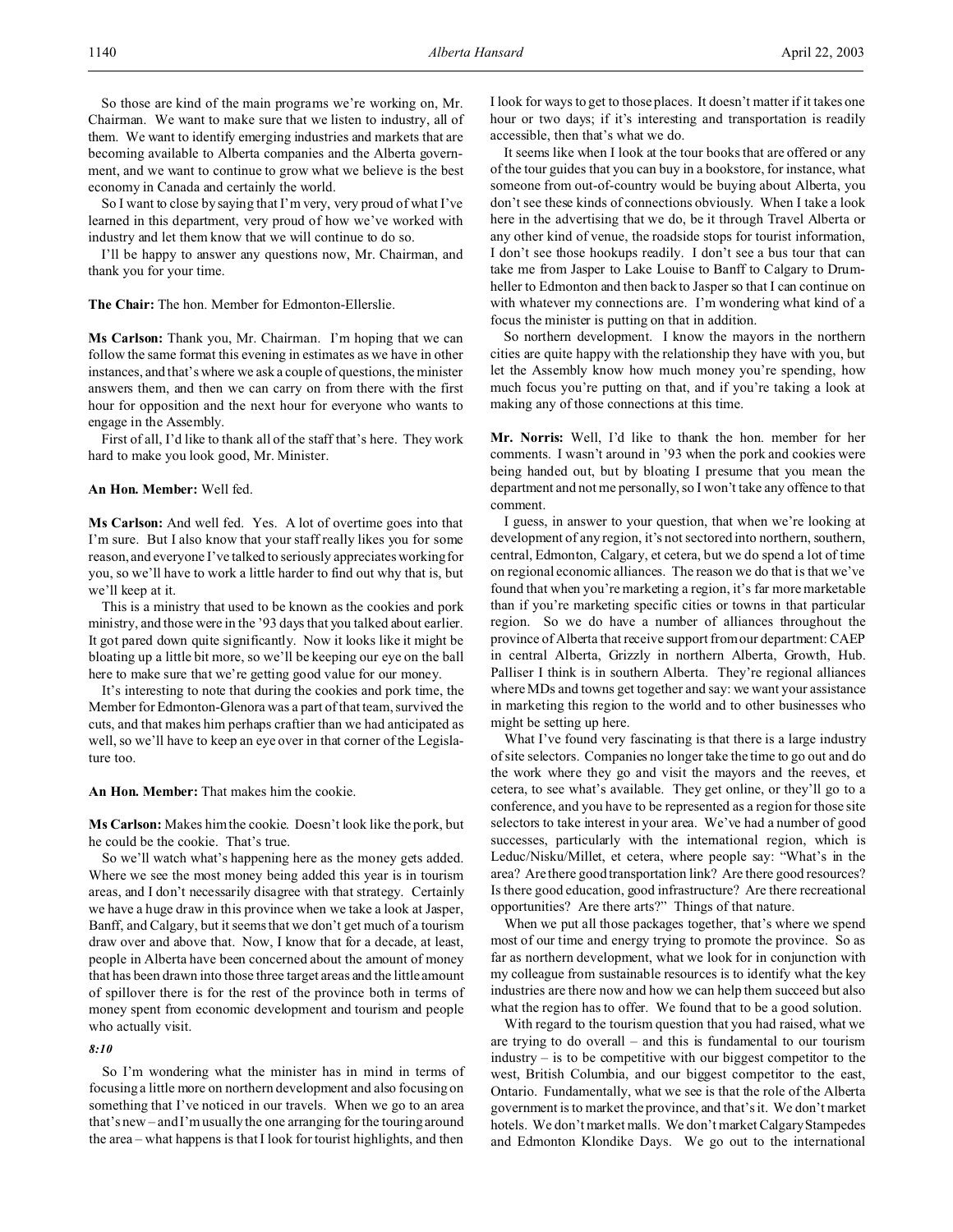marketplace and say, "Here's what you will find if you come to Alberta: pristine lakes, beautiful rivers, mountain vistas, et cetera." Once we get them here, then it's the job of the Calgary Stampedes and the Edmonton Klondike Days to draw them in, and they do that through various ways like you talked about: airports, points of entry, border crossings.

Where Travel Alberta does get involved is that we do produce three or four different guides, which I'll be happy to supply to you. They're all for different regions – mountain, central, south, north, et cetera – and they do outline what is available for tourism opportunities in those particular regions. What we've tried to do is to say that if you're coming to Calgary or Edmonton, which are the two gateways to Alberta, please don't go on through Kamloops and into Vancouver or through the Okanagan Valley to Vancouver, which is really what all the evidence says is happening. Stay and go east, and you'll find remarkable opportunities here in Alberta: Cold Lake, the Lakeland district, Fort McMurray, et cetera.

So we're developing trails, and we're doing this in conjunction with the Minister of Transportation for the signage of those trails. We have the Grande Alberta Trail. We have the Poundmaker Trail, the Dinosaur Trail. What we're saying is: "Yes, if you come to Calgary, please stay and enjoy the Stampede, but don't leave. Go east and see what's in the Badlands area, what's in Drumheller. Go to Rosebud; check out the world-renowned passion play." Where we see our role in our guides is talking about those things. We do it in conjunction with industry, who buy into this and tell us: this is what we really need to be talking about in this particular region. Your comment is a very valid one. There is no simple way to get people out of the main cities and the mountain regions heading east in Alberta, but we are making a stab at it, and we are trying to promote those trails quite a bit more.

The final comment I'd like to make about northern development – and this ties in with the hon. minister of aboriginal affairs – is that we are looking at some kind of tourism destination that would be done in conjunction with First Nations Albertans where it's an historical camp, for want of a better term, where you would go live a day in the life of 1860. It's modeled after the Polynesian theme camp in Hawaii. Unfortunately, we haven't been able to go over and tour it, but at some point we'd like to. As I understand it, the central hub is the Polynesian people, and then you go to the Maori camp, et cetera, et cetera. What's really exciting is that the First Nations elders have now allowed us an insight into a day in their life, so it could take form. We get overwhelming response from German and Japanese visitors that this is something that they'd like to see, and that would clearly be located in northern Alberta. So we're looking at that as kind of a package where you would come into Edmonton or Calgary and then tour around and have reasons to go visit and then tie them into the marketing materials.

I hope that answers your question.

**The Chair:** The hon. Member for Edmonton-Centre.

**Ms Blakeman:** Thank you very much. [interjection] A little friendly competition here.

**Mr. Norris:** Don't fight, girls. There's plenty to go around.

**Ms Blakeman:** Oh, dear. That was a mistake, Mr. Minister. This night could be longer than you thought.

There are two issues that I wanted to raise with the minister, both of them around tourism marketing. I listened carefully to what he said about marketing the province – in other words, the natural resources of the province, one presumes – and that once people get here, then it's up to the various sectors to reach out and try and snag that tourist dollar. There are two things here. When the minister appeared before Public Accounts, I pointed out to him that I felt that in the way some of his programs were set up, the access points and the very criteria and eligibility might be precluding the arts community from gaining access to tourism points. As I was discussing this later when I dropped by the Alberta Craft Council, their manager perked up his ears and went: "Well, actually, Laurie, that's exactly what is happening. Maybe you could ask the minister this." So here I am, asking the minister.

The Alberta Craft Council at www.albertacraft.ab.ca has been trying to link with the Travel Alberta site at www.travelalberta.com because they have two things on their web site that are of great interest to people. I don't know what the minister is interested in when he travels, but I know that a lot of people when they travel are interested in local crafts, and we have some very fine craftspeople here in the province. What the Craft Council had put together was a map of Alberta showing where you could find fine crafts. These have been juried in some cases and have a stamp of approval to them, if you like, but it's saying: this is good stuff. They have a map on their web site that shows where you can access these different craftspeople across Alberta, and they also have a calendar of events where there might be craft fairs, for example, or certain days or that kind of thing. So it only makes sense that they could be able to link with the www.travelalberta.com site, and they are getting a big zero. They cannot connect there, and nobody is returning their calls. Nobody will help them. Nobody will interact with them at all. I'm thinking: this doesn't make sense to me.

Maybe the minister knows why Travel Alberta is not willing to work with the Alberta Craft Council in promoting these fine craftspeople across the province. Certainly, shopping is one of the things that tourists like to do, and here is an opportunity where it's being provided for them in colour and on a web site if Travel Alberta would just link with them. So I'm going to put that to the minister. I'll wait for his response, and I can send that back to the Alberta Craft Council. I'm hoping we can make this happen because it's a win/win. It helps our craftspeople, our artists and artisans here, and that money stays in the community. That's new money that's brought into the communities from the tourism dollar and that stays there. So it doesn't make sense to me why this is going off the rails.

#### *8:20*

To mix my metaphors, not going off the rails but going on the snowmobile tracks, I know that the minister attended the Alberta Snowmobile Association jamboree in I think it was Bonnyville-Cold Lake two years ago and waxed enthusiastic at the banquet and dinner about what a great idea these trails were and the possibilities for tourism. I guess the minister hasn't heard my speech about tourism dollars in snowmobiling, but that's big money. There really aren't enough places to keep me in Alberta. I find myself reluctantly – nonetheless, I do it – crossing the border into either B.C. or into Montana, Wyoming with my tourism dollars and my snowmobile on the trailer on the truck, which of course needs to be gassed up. The snowmobiles need gas and sometimes they need parts, and I'm going to stay in a hotel, and I'm going to buy restaurant meals. There are a lot of tourism dollars that are driving either south or west.

There have been a number of different schemes that different governments have come up with over time, sometimes allotting I think in the States and maybe B.C. as well a certain percentage of the gas tax. I'll tell you that I'm not in favour of that, because I think that as soon as you start designating certain parts of taxes, then everybody wants another little piece of it. When they want more, then the taxes start to go up, and that is not a good way to control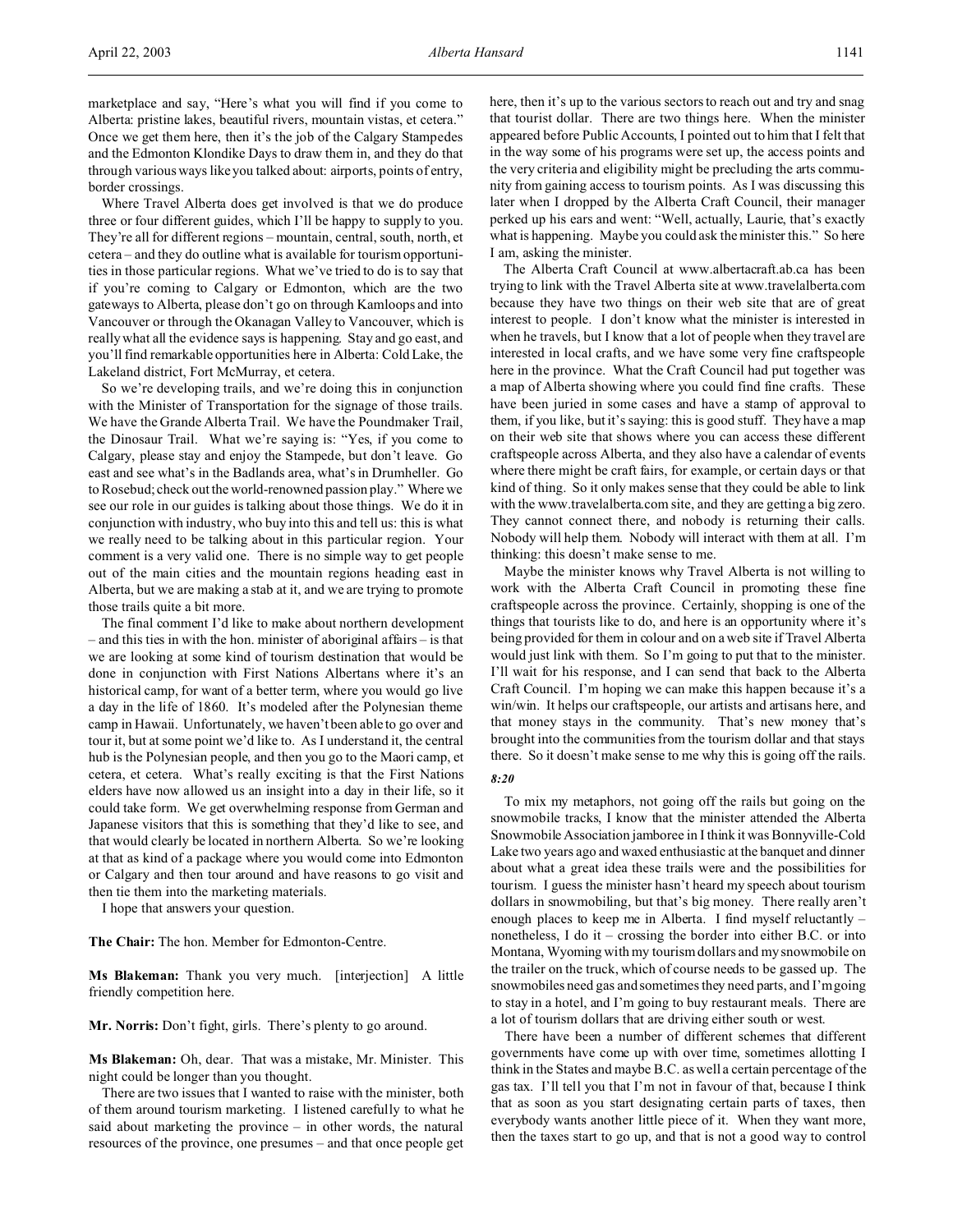that kind of thing. So I'm personally not in favour of it, but there are a number of different schemes.

I'm looking to see whether the minister is either looking inside his own department for development of a snowmobile trail system or multi-use trail system or whether he's been working with his colleague the Minister of Community Development on the multi-use trail system, Alberta Trailnet, which is part of the Trans Canada Trail, or whether he's looking at funding some of these trail developments, whether he's looking at promoting it, whether we can get cross-linkage on web sites, what possibilities. I notice the Minister of Government Services sitting beside the Minister of Economic Development, and he has in his backyard phenomenal snowmobiling in the Crowsnest Pass as a tourism destination, which I've been to, and also Pincher Creek. So we have some pretty wonderful places to snowmobile in Alberta, but we have never really come to terms with it and taken it seriously as a destination even to keep our own Albertans inside of Alberta traveling with their tourism dollars.

Those are my two pet peeves with what's happening with linkages with tourism in Alberta and the structured tourism that's under the minister's department's steadfast refusal to be flexible enough and to – here I go with that hated cliché – think outside the box, to work with both the arts and snowmobiling. So I'll leave those for the minister to comment on.

Thank you.

**Mr. Norris:** Well, I would like to thank the hon. member for her questions. I think she knows that I have a specific fondness for the arts. In fact, I was a performer in a musical. I was Bud, the singing cowboy, in a Grant MacEwan musical, and they were some of the best times of my life.

This may come as a big surprise, but I do not disagree at all as to what the arts offer for tourism. It makes me disheartened to hear that Travel Alberta has not been responding to such an obvious opportunity, and we will rectify that immediately. In fact, the ADM is here, and we'll discuss it right after this. But you do make a very good point. In certain instances people think you're coming to Alberta for the Calgary Stampede or West Edmonton Mall or the Rockies, but you know we have the Fringe in Edmonton, that brings in some 800,000 people in a 10-day period. It's a remarkable experience. The Big Valley Jamboree, which started in Big Valley and has since moved to Camrose, is a remarkable opportunity, not only an economic driver but bringing people from Saskatchewan, Montana, Idaho, British Columbia. These are cultural events; these are not tourism destinations. You're right: we must recognize what they can offer and look to Edinburgh, Scotland, as the grandfather of all Fringes. The biggest annual tourism draw they have in the country of Scotland is that particular event, and it's a cultural one.

So you'll get no argument from me that we need to look at that. I'm not really sure why there wouldn't be a link or why we wouldn't have access to a link. I have not designed the program myself, so I can't comment on the technology of it, but in principle it's a very good idea, and we will do it. That's a simple commitment I can make to you.

The other comment I would make on culture is that we find in an awful lot of instances that we're crossing with Community Development, so the Minister of Community Development may be working on something that I'm unaware of. We focus on how to make the experience in Alberta that much better for visitors. If it regards shopping or if it's touring around and seeing different cultural events – I mentioned the Rosebud Theatre. You know, we've got the beautiful Fort Macleod down in the Crowsnest Pass area. These are remarkable tourism opportunities. In Lac La Biche there's the original mission, that is attempting to be restored to its original grandeur. You get the sense that when they came down the rivers and they stopped and they found this site and they built it, they were very courageous people, and we should embrace that. So we are looking at ways of funding that, and part of the new dollars that we received for tourism are going into product redevelopment and new product development. If it's a feasibility study that helps that community get it off the ground, so be it. If it's something that they've already got – in the case of the Lac La Biche Mission they have the ability to have banquets, but their kitchen is in the basement. They have no way to get the food up, and they need an elevator. These are simple fixes. That's not a lot of money, and that's somewhere we can help in product development so that the experience is that much better.

So I do take your comment, and I know that my department is noting it as well. I wouldn't be surprised if we don't have that link done, well, clearly before this tourism season. I think it needs to be done. Recognizing other areas that do such a good job of it: people will flock to the New England states in the fall to look at the trees, one of their biggest tourism seasons, to see the turning of the leaves. They have some term for it. Well, they recognize that that's an opportunity, and they hammer on it, and that's something we're going to try and do more through tourism. So I support what you're saying, and you won't get an argument from me on that.

With regard to the snowmobile program, you are talking about one of my favourite opportunities because I'm a sledder as well and grew up in the Pigeon Lake area doing that and love it. I now live in the west Edmonton part of the city, and nothing makes me sadder on a Saturday when I'm out with my kids than to see sleds loaded up heading to McBride and Valemount and Kamloops and taking dollars. They all have Alberta licence plates; they don't say British Columbia. They're all leaving here, and they're leaving here for a number of different reasons. Now, in some cases we have to be quite factual. The snow there is better at certain times. Last year we had a bit of a light snow season, so that's part of it, but another part of it is access to trails and the ability to get on those trails.

In answer to your question, I know that right now I'm working on a joint ministry initiative with the hon. Minister of Sustainable Resource Development and the hon. Minister of Community Development to say: listen; we have these remarkable opportunities in the Crowsnest Pass, Kananaskis Country on through Lac La Biche, Cold Lake, those areas. They're virtually tied together now through volunteer work. Volunteers man them. They clean them. They put up huts. They do it all voluntarily. They even produce their own maps. So this year for the coming season I know that Travel Alberta is looking at integrating all the good work that they've done and making sure that that's not overlooked.

One comment that I think has to be made is that there are steps being taken to get there. The Iron Horse Trail, as you probably know, announced just recently that they've now tied up 300 kilometres of old CN rail track, and that is going to be for sledding. That means that you can start at 10 o'clock in the morning and finish at 6 o'clock in the afternoon and not go down the same route twice. It's glorious. We did it last year with the hon. Member for Bonnyville-Cold Lake and the hon. Member for Lac La Biche-St. Paul. It's a remarkable experience. What they have done is all volunteer, so now we're working with them to get to the next level. Again, I said: maybe it's a feasibility study; maybe it's saying how many dollars are needed for signage. That's a big part of it. Where do you stage? What do you have for staging? Then the town starts to see the economic benefits that are remarkable. They really are. But it's Albertans spending money in Alberta.

Where we have to take the next step, quite frankly, is into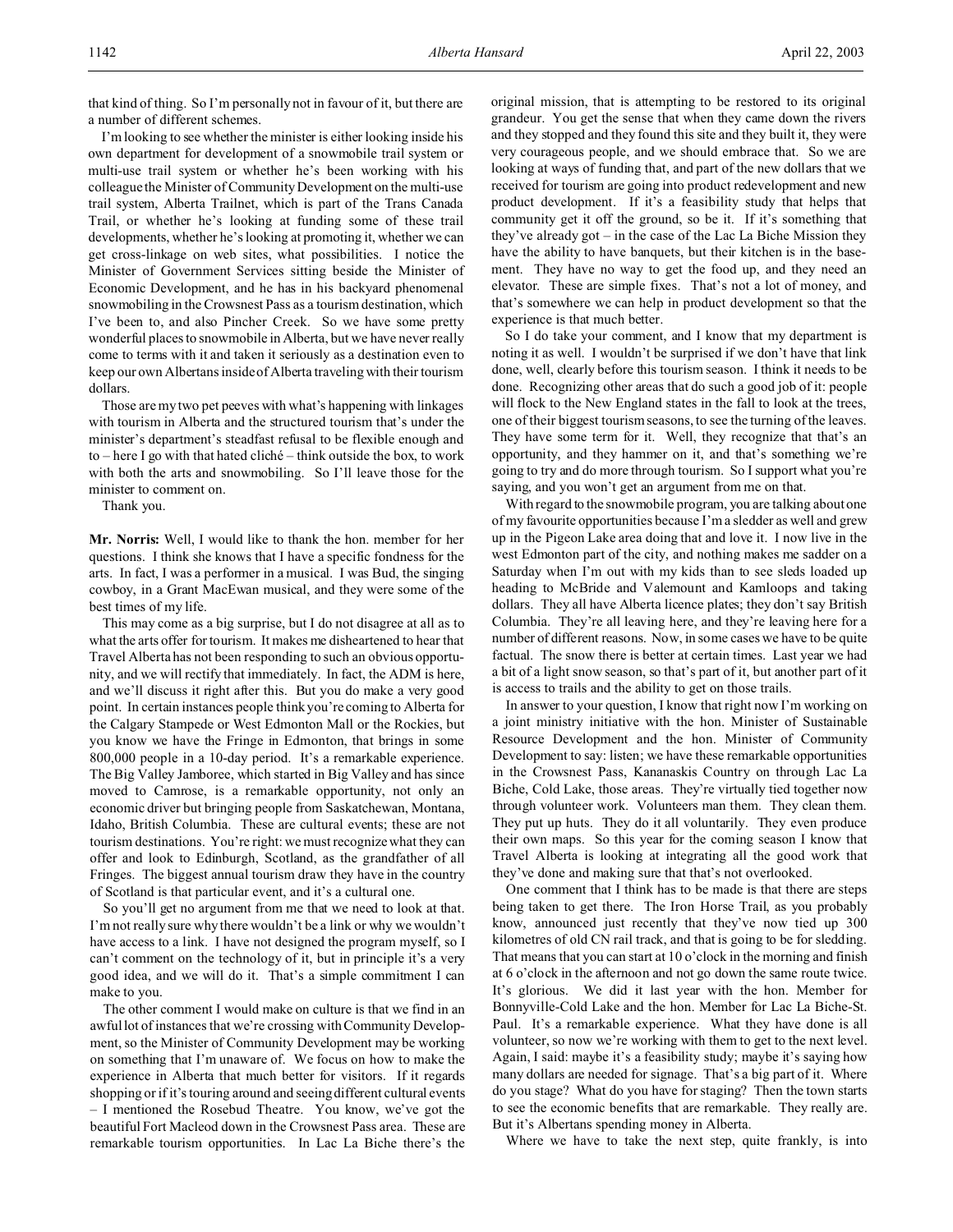Wyoming, Idaho, Montana, where it's a hugely popular pastime. They're going to other places, and we're trying to say: you don't have to. I know that I met with the hon. Member for Livingstone-Macleod's group down there. I believe they're called the Crow Snow Riders, a great volunteer group, and they're doing exactly the same thing as the Iron Horse does. In theory you could start in the Crowsnest Pass, through K Country, and all the way up into Cold Lake uninterrupted on a sled, which would take three or four days at a minimum, and think of the economic spin-offs of that. So it's just a matter of tying all the pieces together, and we are committed to it. Fortunately or unfortunately, the money for that kind of project doesn't fall under my department. As the hon. member noted, it had a significant budget before. We target more investment and trade. Tourism is one major part of it. With the additional funding we're hoping to get to that level and start building what we see as great opportunities in Alberta.

## *8:30*

**The Chair:** The hon. Member for Edmonton-Ellerslie.

**Ms Carlson:** Thank you, Mr. Chairman. I just want to follow up on some comments the minister made. He's talked now about two cross-ministry initiatives, one being the aboriginal theme park and now the snowmobiling. So could you outline for us what other cross-ministry initiatives you're involved in and the indicators that you're using to measure the results of those initiatives?

Then just to go back to the aboriginal theme park for a moment, you've talked about this before, and we expected by this budget year to see it really up and running. Given the amount of unemployment, another disadvantage that this particular community has, we would like to see some inroads made here through a number of ministries, including your own. So if you could talk about a time line for that and any other initiatives you might have on the aboriginal side.

**Mr. Norris:** I can answer the first question. I'm sorry; I didn't quite catch the second. With regard to cross-government initiatives that we're working on right now, I outlined that one of the major ones is a value-added strategy. There are nine other departments that are involved in that. Our ministry takes the lead. I can list them for you: Energy, Sustainable Resources, Environment, Innovation and Science, Finance, Revenue, Agriculture, and Aboriginal Affairs. As I said in my opening comments, that's one where we're looking at not shipping out commodities in the raw form anymore, and how do we do that in any industry? It's not specific to any specific industry but all industries in Alberta.

Another cross-ministry initiative we're working on is a rural development strategy with the hon. Minister of Agriculture, Food and Rural Development. I alluded to that earlier. The hon. Member for Wainwright and the hon. Member for Innisfail-Sylvan Lake are heading up that committee, and we hope to have a strategy within the next six months, as I outlined, looking at rural development and ways that this government can make sure it ensures its livelihood.

Another cross-ministry initiative we're working on is with the hon. Minister of Innovation and Science. He heads up a body called ASRA, which is the Alberta Science and Research Authority. I head up a body called AEDA, which is the Alberta Economic Development Authority. We have got to a point in Alberta where we have some of the best research and development in all of Canada. There's no surprise about that. I think the University of Alberta was number one in receiving research dollars both publicly and privately, and the University of Calgary came in second. We are developing a number of new technologies every day. There's great news coming out of those research institutions. How do we commercialize on it? I know

the hon. member is working on our cross-ministry initiative to come forward with a strategy that says: here's how we think we can do it with government playing a role.

So those are the three major ones we're working on. If there are others, I'll take it under advisement and get you the information on them. The second question I didn't hear.

**Ms Carlson:** The second question was how you're measuring your performance there. If we take a look at what you've talked about in terms of diversifying value added, it's a great goal, but it's the same goal Peter Lougheed won the election with 33 years ago. So, you know, we need some results. [interjection] Well, I hear some desk thumping, and, yes, it was a great idea. I believe his campaign at that time was: we're going to do it now. Yet we're still sending raw logs out of the country, we're still sending wheat that hasn't been refined into value-added products, and we're still sending crude oil. So we need some performance measures, and I think we need some reporting back on how successful you are. So if you could just tell us what it is that you're using to measure the results of your initiatives.

## **The Chair:** The hon. minister.

**Mr. Norris:** Yes. Thank you, Mr. Chairman. Well, obviously, like any small-, medium-, or large-sized business we do have methods of measuring our results. Clearly, they're open to various forms of scrutiny, and we do produce documents on a regular basis. We have a monthly document that goes out about Alberta exports, and we have a yearly document on our international offices called AIMS, the Alberta international marketing strategy, that outlines what we are trying to do and trying to accomplish.

One of the methods that we use is the volume of exports. Have they increased or decreased? I'm very proud to say that because of some brilliant policies put in place in 1993, they have increased every year since then. Our GDP volume has virtually doubled since 1993. It was some \$85 billion. It's now \$150 billion. So that's clearly an indication of some success. The number of jobs that have been created in Alberta since 1993 are in excess of 350,000. That's people coming from out of province looking for an opportunity in Alberta. So that's clearly a measure of success. The average income for Albertans is the highest in all of Canada.

There are a number of indicators that we look at to say, "Are we successful?" the same way a business would. Do I have more customers or less? Is my volume of sales greater or less? Is my bottom line better? We translate that to the same methodology for the government.

I heeded your comment about our former Premier Lougheed, who embarked on a program of diversification, and would respectfully disagree that it hasn't happened. It's happened in spades. There was a time here in Alberta not so long ago when we would ship carcasses down to Toronto and have them dressed and sent back to Alberta because it was just more convenient to do so. Well, now we have three or four of the best packing plants in all of Canada operating here in Alberta. That was a specific initiative to say: "Why are we doing it? Why are we sending the raw goods out?" A lot of it is market driven. We recognize that it's always going to be that way. It's the industry that's going to tell us what they want to do, but we have made a huge amount of headway.

Our petrochemical industry, for sake of example, is now some \$9 billion. Joffre and Fort Saskatchewan are, of course, there for a reason. They didn't just happen. It dovetailed on to the fact that Alberta is blessed with natural gas and oil, and we said: "Well, what's the next step? What's the next logical step?" We're not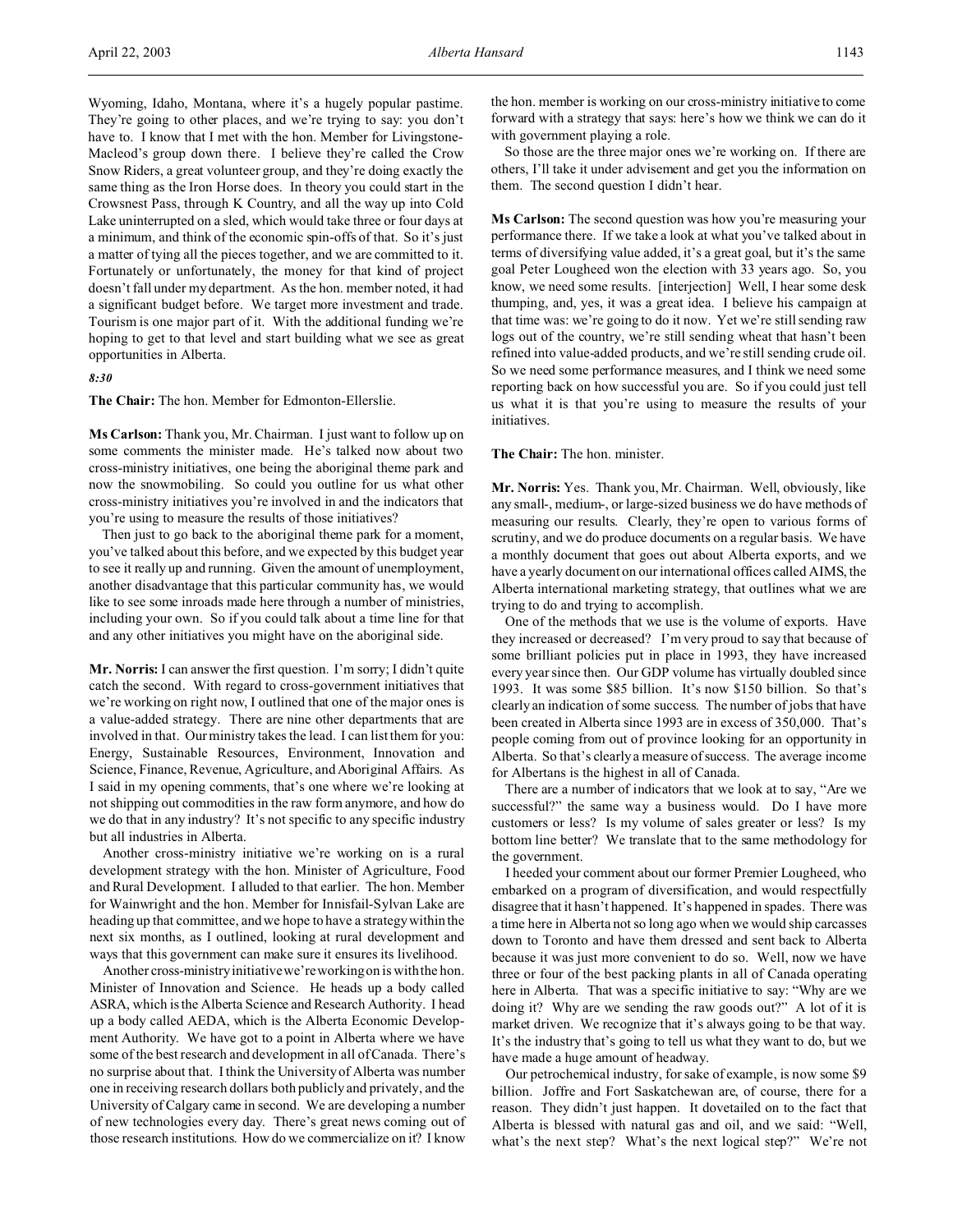So there have been successes, but they're measured against what I believe is a market economy, and under the market economy we allow businesses in Alberta to determine where they want to go. I think our job, then, quite simply is to say: well, we would like you to look at this because where value added is is where the dollars are, and it's where the jobs are, and it's the long-term sustainability. Once the raw goods are shipped out, you get a certain dollar value for it. Once you start upgrading it, you get significantly more.

So I'd say the program – you're probably correct. Has it worked a hundred percent? I don't know. I wouldn't say yes or no, but I would say that it gave us a great platform. You mentioned earlier about some of the trips that we take to promote the province. One recent one was to Minnesota to talk to Cargill, and Cargill's next step will be to get the store-ready. They're not at that point right now, so they're producing in-bulk boxed goods. We're saying get to the next stage of value added, which is store-ready. So we aren't there yet, but I don't know when that cycle will ever end, because there are always new technologies coming onstream.

So I guess in answer to your question, what Premier Lougheed started was a brilliant plan. Was it as successful as he might have liked? I'd have to ask him. I don't have that answer, but do we see where we can continue on growing it? Oh, absolutely, and that's what we're really looking at. So it's not that it's stalled or it's not happening. It's just that government isn't going to intervene because that's not the way this government operates. Other governments might do that. If you look to our neighbours to the east, you'll see intervention in every single industry, and you'll see it propped up by huge taxation dollars, and you'll see a bloated debt that they can't support. Well, if you look at Alberta, you don't see that, because we're letting business drive the economy.

## **The Chair:** The hon. Member for Edmonton-Ellerslie.

**Ms Carlson:** Thank you, Mr. Chairman. When I take a look at the business plan, there's a big focus this year on the film industry, and it isn't one of the things you talked about in terms of a cross-ministry initiative, yet I know the Minister of Community Development likes to take a lot of credit for what happens in that particular field. We know that your department operates the Alberta film office and that it was created in August of this past year. So can you tell us how the opening of the new office has helped the film industry and what kinds of returns Albertans can expect on their investments in the film industry now and any other details you may have, like how many films were made last year or what the projection is for this year and how that differs from other years?

**Mr. Norris:** At the outset, Mr. Chairman, I'd like to thank the hon. member for such excellent questions. I believe that at the heart of it we're talking about economic development and diversification. The film industry is a real jewel in Alberta's industries, and you're right. There is a cross-ministry  $-$  it's not an initiative. It's an ongoing arrangement with the hon. Minister of Community Development. Under his department sits the Alberta film development fund and under our department sits the commission, two very distinct operations. The film fund is obviously the granting body. The commission is the marketing arm of Alberta film in conjunction with the Alberta producers.

## *8:40*

What we saw happening was that in other jurisdictions, regarding the film industry, there were a number of different government interventions: tax credits, flow-through shares, labour credits, et cetera. Well, the government of Alberta doesn't do that, so we established a different kind of fund that is a leveraged fund with industry. That fund started in 1998, I believe – I could stand to be corrected, but I believe it's 1998 – and at that time film in Alberta had hit an all-time low in revenues. I think it was some \$75 million.

The industry calls what we have in Alberta God's backlot, and I agree. There's every single form of setting imaginable that you could find, from the badlands to the Rockies to the Cold Lake area to the lakeland country. We have everything that's required for film shooting. We also have a remarkable industry through places such as NAIT and SAIT, where they get their training and then, of course, through the local TV stations, where they earn their wings.

So what we determined that we would try and do is work with them in conjunction with the hon. Minister of Community Development and our department to not direct the industry but to help it grow. Since that fund's inception I'm proud to say that the gross sales have risen from about \$75 million to I think just under \$400 million this year. It employs a staggering amount of high-tech jobs, which is very, very good for Alberta, and we are getting more and more productions. I think that at this point there are some seven major motion pictures either being filmed here or under way. The most recent, of course, was *White Coats*, that was shot in the old Charles Camsell hospital. I understand that Kevin Costner is now going to be signing on to do his sequel to *Dances with Wolves* in the Canmore-Cochrane area. So we're very excited about what's happening in that regard, and we see it as assistance to an industry that is putting it on a level playing field with the other jurisdictions in Canada. That's the most recognizable way to describe building this industry.

Where do we see it going? We'd like to see it as a billion dollar industry. We'd like to see that the people who are employed here don't have to go seasonally to Vancouver when work wraps up on series and short television shows here. We'd like year-round work, taking advantage of everything that we have in Alberta, to keep the people employed here and continuing to live here in Alberta.

## **The Chair:** The hon. Member for Edmonton-Riverview.

**Dr. Taft:** Thanks, Mr. Chairman. We could go on and on on this. It's, as the minister I'm sure agrees, a fascinating topic for discussion and one that the Member for Edmonton-Ellerslie has said has been at the core of political debate in Alberta for more than 30 years.

My first question is a structural one about the operations of the government. Just sitting here, I made a note about the number of different departments and related organizations involved in what I would consider economic development. Of course, there's the Minister of Economic Development, the Minister of Innovation and Science. We have Aboriginal Affairs and Northern Development, the Northern Alberta Development Council, under the chairmanship of the Member for Peace River. There's Sustainable Resource Development, Community Development, which is responsible for the museums, which are some of the most important tourist draws, Agriculture, Food and Rural Development. Then there's a department like Learning, which is responsible for the universities, which are drivers of the high-tech industry in Alberta.

It strikes me that there are too many players here, that it's a very fragmented structure, and frankly there are a lot of government departments. There are more now than there have been in several years. Of course, the risk in that – I think, for example, of people in my constituency doing high-tech work at the University of Alberta, and they end up dealing with many different organizations. They might have the heritage medical foundation. They have the univer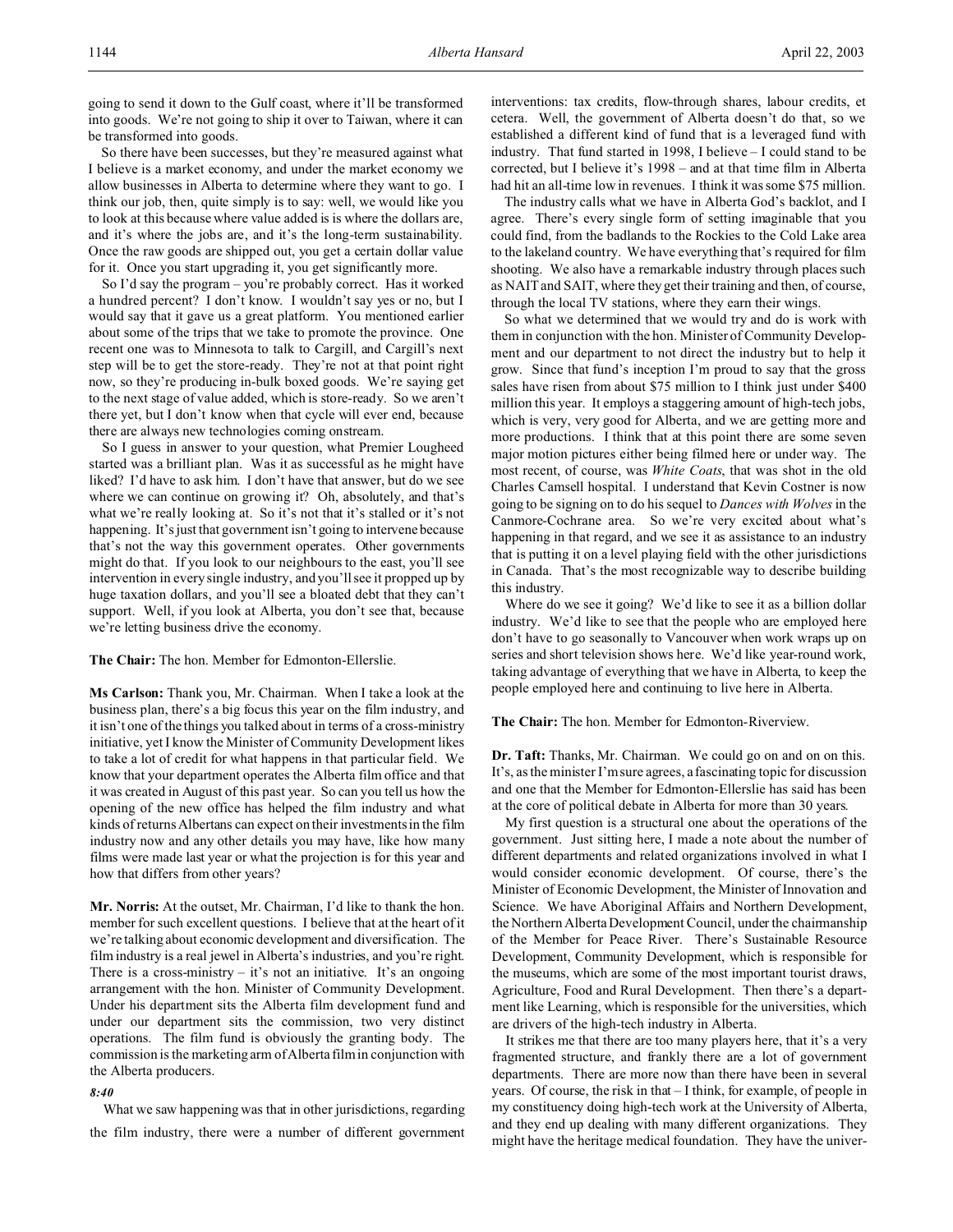**The Chair:** The hon. Minister of Economic Development.

players in economic development.

**Mr. Norris:** Thank you, Mr. Speaker. Before I address your question, I do want to touch on one thing you said that I agree wholeheartedly with: education bodies being huge economic drivers and the amount of economic activity that takes place at the University of Calgary, Mount Royal College, SAIT, which just got a new \$12 million aviation facility, the University of Alberta. Certainly all of these things are very, very important to the local economies, and it is something that we have to look more strongly at because as a knowledge-based economy grows, you're going to need those institutions to thrive. It's one of the cornerstones of any good economy, so I appreciate you identifying education. It's something that I think we both agree on.

I guess I'd take you back to 1993 and answer your question. At that point, we found ourselves with deficits on an annual basis and a debt of about some 22 billion dollars. Decisions were made at that point to say: we're going to get these departments focused, and we're going to get them focused in a way that they're going to drive their industries specific to their departments. Economic Development at that point had some 1,200 employees, a \$200 million budget, as I recall, and was pared down to focus on marketing: marketing Alberta industries, marketing the province, marketing tourism, and as you note, the tourism department was also wrapped up into Economic Development.

So the powers that be at that time identified that economic development is not a role of a government to intervene, it's not picking winners and losers, it's not giving loan guarantees, but it is a job to help industry market itself to the world. If you think about it, when you have a company, you're identifying your markets and you're looking to grow your business. When you want to step out and you get bigger, you look to where you can grow and you look to maybe where the government can assist you in that program. So I think that was the decision that was made at that point. Where we end up now is we have the departments that you referenced working solely on developing those industries. For instance, Sustainable Resource Development works hard with the forestry industry on their FMAs, how to make them better, what's good about them, what we can change.

**Mr. Cardinal:** About seven days a week.

#### **Mr. Norris:** And sometimes eight.

That's the role of the ministry. The Economic Development ministry then takes whatever information, strategic and other, that these departments feed in and works through our department to go and market that word, and we determine that that's the best way to do it. So if you will, compare it to a large company, say Ford for sake of example. You're going to have a department that's responsible for research and development, you're going to have a department of human resources, and you're going to have a marketing branch. We are deemed to be the marketing branch of the Alberta government in that sense of the word. So we work very closely with the Energy department for obvious reasons, Agriculture, and we go out and talk about what's going on there and what the advantages are of being in Alberta.

I don't see it as duplication in any way, shape, or form. I'm very

proud to say that the relationships we do have with the economic driving departments such as Energy, Sustainable Resources, Agriculture are very good ones, and we feed off each other rather than duplicate work, and that allows us to be a smaller department, use less resources, but get the message out in what we feel is a more effective way. So I guess in the old Tom Peters book, you know, we're sticking to our knitting. We do what we know, and we let them do what they know, and hopefully when we work together, the message gets out loud and clear.

I think that's really the response to your question that I would give. We are not trying to duplicate. As a matter of fact, we're trying to eliminate layers to continue to grow the economy.

**The Chair:** The hon. Member for Edmonton-Ellerslie.

**Ms Carlson:** Thank you, Mr. Chairman. I want to spend a little bit of time talking about the hotel tax now, Mr. Minister. In the early part of this month we saw a couple of interesting articles in the newspapers where you talked about in one case that was reported an additional levy on the hotel tax, but it seems like the main theme running through these articles was just dedicating the 5 percent provincial tax on hotel rooms now to marketing industry. I know that's something that the industry has been asking for for many years and certainly as long as I've been in this Legislature. So I would like to ask you how that's going. We didn't see it in the budget, so obviously you didn't get the green light this year. Do you think you're going to in the future? Can you talk about that tax relative to other jurisdictions in terms of how much they charge, what others do, and what you may be projecting as the impact of reduced travel with things like SARS happening and other kinds of risks in terms of distance travel these days. If you could comment on those items.

#### *8:50*

**The Chair:** Hon. minister.

**Mr. Norris:** Thank you, Mr. Chairman. Well, the first thing I would like to clarify: the additional tax that you were talking about came out of a comment that was made in Red Deer. That was never part of our program, nor is it my personal desire to do that. There is a hotel tax in Alberta. It's 5 percent, and it generates anywhere from \$45 million to \$55 million depending on the kind of year we have. That money goes into general revenues, which is then used for other programs.

We had the hon. Member from Edmonton-Glenora strike a committee, and he worked exceptionally hard. The hon. Member from West Yellowhead was on it. I'm looking around for others.

#### **An Hon. Member:** Did he work hard?

#### **Mr. Norris:** Very.

Anyway, the end result of the committee is that they came back from industry with recommendations, and one of the recommendations was to convert the hotel tax to a marketing levy. That 5 percent would then mean a sustainable amount of money that would go into tourism marketing, in around the \$45 million to \$50 million range. Now, why did we want to do that?

We have examined very carefully our two biggest competitors, British Columbia and Ontario. They have methodologies of doing this. British Columbia's method is part general revenue, part hotel tax. Ontario's is part general revenue, specific destination taxes – the city of Toronto, for sake of example. We wanted to have a very cohesive plan. What we found they've had happen in British Columbia – and I talk to my counterpart, the hon. minister of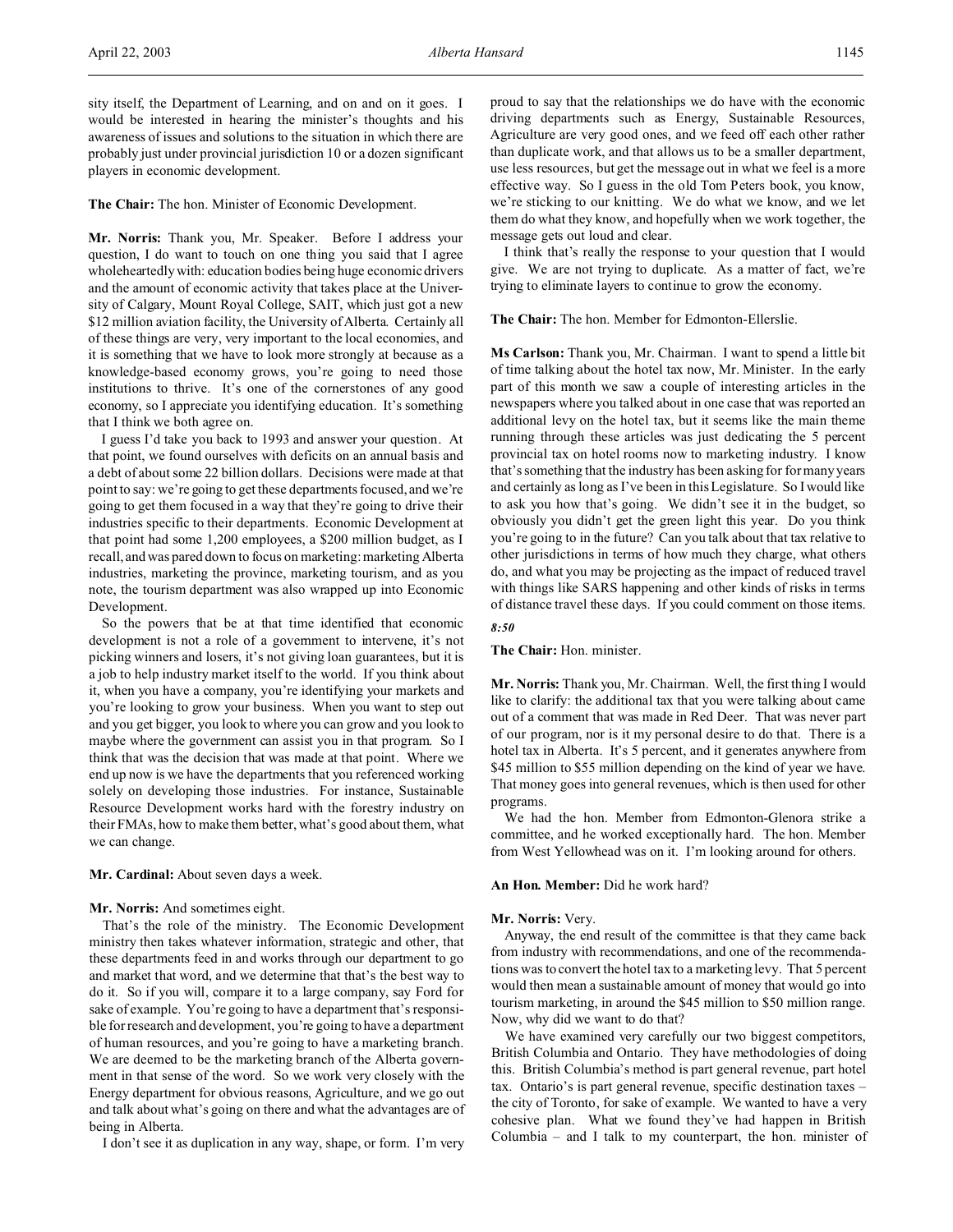What we came back with through the process of our government was to say that we would like to take the 5 percent hotel tax and phase it out and phase in a marketing levy, which the industry supported a hundred percent, and turn that over to them to market. What that would do is put them on par with British Columbia, which spends about \$50 million, and Ontario, which spends about \$60 million. Currently our spending was \$18 million a year, and with the additional funding that we are very grateful to have got, it's now \$25 million. I don't think the answer to problems is throwing money at it in any way, shape, or form, but in this particular instance, we're talking about marketing the province of Alberta in competition with British Columbia, Ontario, and to a lesser degree Saskatchewan and Manitoba.

So where we ended up was with an approved program all the way through our process – standing policy, cabinet, and caucus – subject to Treasury Board approval. Treasury Board came back and said – and I think rightly so this year – that our demand for infrastructure, our demand for schools, the ever, ever increasing demands on health care and education, which we hear about daily in this House, take precedence over this particular industry, but the \$7 million is a way of showing support for that industry, and we'll continue to try and make that program work. As I said, it's subject to Treasury Board approval.

Will we bring it forward again? I can't say at this time. We're going to consult with industry. I know the hon. Member for Edmonton-Glenora is going to strike his committee again at some point after session and go talk to industry and find out. It's not our way to go back to industry and say: this is what we're going to do; what do you think? So we're going to ask them, and we'll find out what they'd like us to do, and we'll take it from there.

With regard to the comment you made about some of the crises facing tourism, I don't know if you noticed today, but Toronto is now taking even more of a hit because of SARS. It's not so bad that people aren't coming into Toronto; now they're not allowed to book tourism opportunities on cruise ships and the like. A very, very strange situation.

So part of our campaign right now is going to be aimed at the Pacific Northwest. We're using some of the additional tourism dollars that we got to talk to our American cousins and say: "It's safe; it's secure. You can drive here. It's very simple. The Premier was unequivocal on his support during the conflict, and we are your friends, so come visit us this summer." You'll see those ads coming out very soon, and we hope to have a good effect from that.

**The Chair:** The hon. Member for Edmonton-Riverview.

**Dr. Taft:** Thank you, Mr. Chairman. Two questions for the minister. One just comes out of his immediately preceding response and one from his response two questions ago. On your response just now, I just missed it. You referred to a committee being chaired by the Member for Edmonton-Glenora, who is the very capable chairman of several committees, and I didn't catch which committee it was, and if you could tell us the name of the committee and who's on it, that would be great. I just missed the detail.

My other question goes back to your reaction to my comments on the number of different departments and bodies involved in economic development in Alberta and my concern that there could be unnecessary fragmentation or complexity there. You had indicated that you regarded Economic Development as the marketing branch for the Alberta economy or words to that effect, which is fine, which is good. But it leaves me with a question like this. And I see that the Minister of Energy is here. I don't know if he wants to jump in or not, but fundamentally and over and over – and there was another study released today which drives this home – Alberta is heavily, heavily reliant on the oil and gas industry. If we are to, as this study says, ensure that the tiger's roar doesn't fade, we need to continue to diversify beyond the oil and gas sector. Now, my question is: who is the lead manager, who is the lead minister, for that kind of process? Is it you in Economic Development? Is it the Minister of Energy? Who is it? I need to get some clarity here on that sort of issue. I want to know the point man.

Thanks.

**Mr. Norris:** Well, that's a pretty broad question, so I'll answer your first question. The committee I was referring to, chaired by the hon. Member for Edmonton-Glenora, is a tourism marketing committee and it was struck in September of 2001 specifically to review all aspects of this industry, our fourth largest, employing over 120,000 people and generating some \$5 billion in gross revenues, about \$650 million worth of taxation to the province of Alberta. That committee had – and I'm going by memory, but I'll get the exact committee structure for you – the hon. Member for Calgary-Bow, the hon. Member for Spruce Grove-Sturgeon-St. Albert, the hon. Member for Vermilion-Lloydminster, the hon. Member for St. Paul-Cold Lake, the hon. Member for Whitecourt-Ste. Anne, and last and certainly not least the hon. Member for West Yellowhead.

That committee toured for the summer, as I recall, and into the fall looking at all aspects of how we market tourism, how we respond to the demand for tourism, what we are doing to develop new tourism product, all aspects it was charged with doing, and came back with those recommendations. I believe that the committee wrapped up its work in December of 2001, so that puts us where we are now. We then took that information, put it into a ministerial report, worked it through the system, and put it in for the budget cycle of 2003-2004 and were successful in getting some additional funding, and we're very grateful for that.

So the committee now I understand – we've already talked about it – is going to be struck again to go back to industry and say: "This is what came out of our work. What do you think? What would you like to see us try? Where would you like us to take this? Should we go back to square one? If that's your desire, then that's what we'll do." That's where we're at on that one.

With regard to who's running the show, ultimately the Premier, who most Albertans seem to think does a remarkable job and keeps getting elected with bigger and bigger majorities. So if you're looking for a structural plan, what I referenced at the beginning of the night was our value-added program, and this was referenced in the throne speech. The value-added program is our department's responsibility. We're the umbrella, and under the umbrella feeds those eight or nine ministries. With regard to the development of particular industries, that clearly falls under the Minister of Energy or the hon. minister of sustainable development to work with those industries on a day-to-day basis with the experts in their department. But, again, I get back to the same role that we have: taking that strategic information and then marketing the various industries to the rest of the world. So I think it should be very clear. If it's not, I can give you a written answer.

*9:00*

**The Chair:** The hon. Member for Edmonton-Glenora.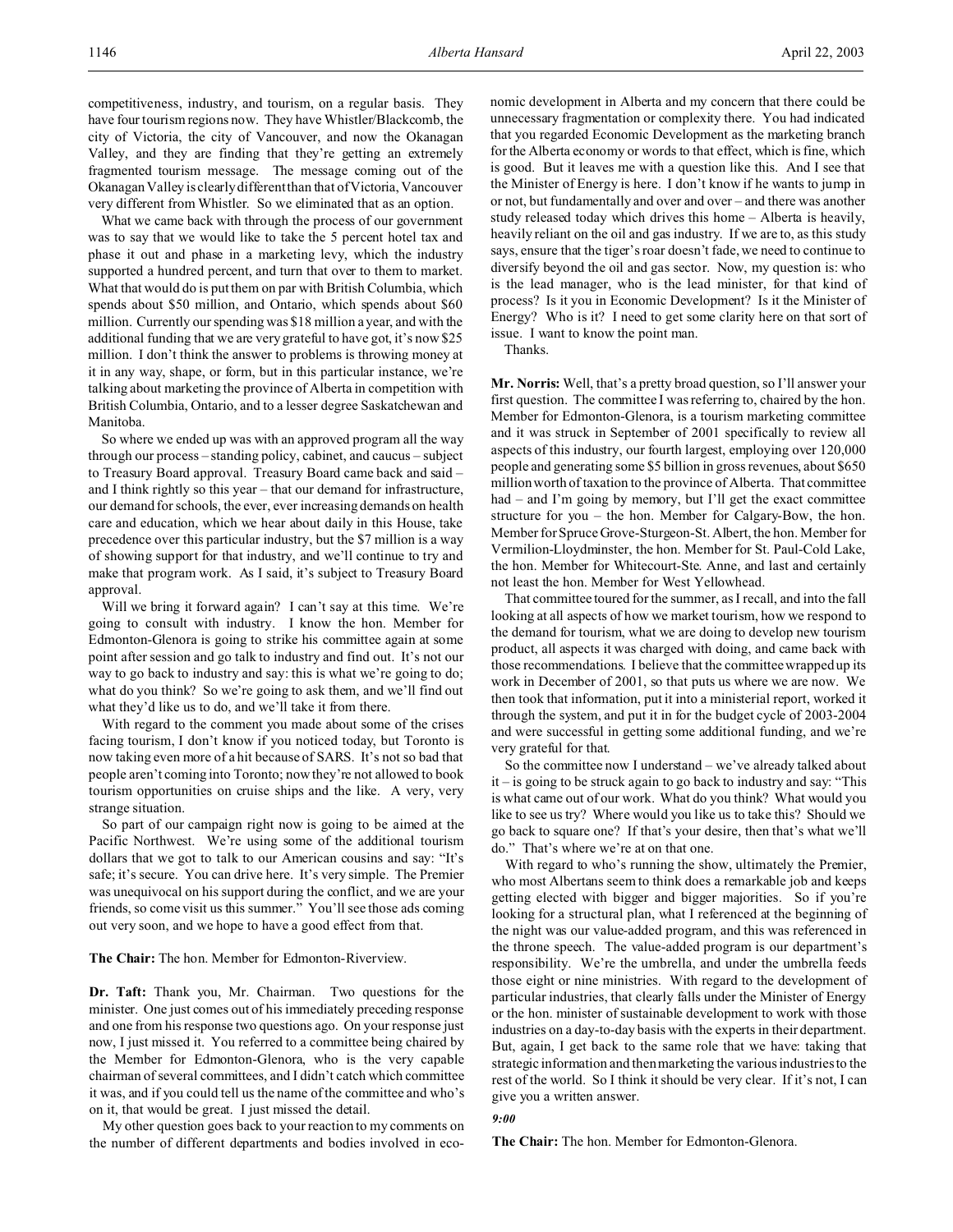**Mr. Hutton:** Thank you, Mr. Chairman. I have a couple of comments. Then I have a question for the minister.

First of all, a point of clarification to the hon. Member for Edmonton-Ellerslie: I did not make the cut; I was whacked. I believe that in the early days – I guess it would be '95-96 – the former hon. Member for Edmonton-Glenora submitted in this House a list of patronage appointments in the Department of Economic Development. I was on that list, and I was whacked. But he is no longer the hon. Member for Edmonton-Glenora; I am. So that is just a little point of clarification.

I spent many enjoyable years at the department of economic development and tourism, as it was when I was there. We did a lot of good things, I believe, but the lean, mean fighting machine that they have now and under great leadership – it's great to see some of my former colleagues up there. I think you're doing a fabulous job, Minister, out there promoting this province far and wide. The boss obviously knew what he was doing when he selected you.

I want to move to international offices.

**An Hon. Member:** Which one do you want to move to?

**Mr. Hutton:** Let me rephrase that. My question is related to the international offices, and I also want to add a comment to that. I think it's great that the minister has looked at locally engaged people, rather than setting up large, cumbersome offices, and actually finding people that we can inform about Alberta that know the marketplace.

When I was in tourism back in the '80s, we had an office in New York, and we had a tourism representative. I mean, in those days at the Statue of Liberty they'd say: "Don't be a baby, lady. Just be a lady, baby." Those were wild times in tourism. Is there any opportunity for the ministry to go back into that marketplace from an investment standpoint or look to use it as a listening post for Economic Development? That's my question.

**Mr. Norris:**I would like to thank the hon. member for his comments and inform him that his cheque is clearly in the mail. Thank you for that. It is an honour to work in this department. I appreciate your comments, hon. member.

I would reference the international offices this way. They play a very significant part in our diversification strategy. It's not good enough to produce some of the best goods in the world if nobody knows about it. What we have found through those international offices is the ability of the Alberta government to open doors, no more and no less. I think you hit the nail right on the head: they're very lean operations. Our Premier has directed that they be collocated with the Canadian embassies, which we found to be a remarkably good opportunity not only for savings in rent but to share strategic information with that level of government, and it works out extremely well. Where we see these offices going is identifying market opportunities and relaying back to those markets the opportunities coming from Alberta.

## [Mr. Lougheed in the chair]

Obviously, trade and investment is a big part of how we grow our economy. We do need foreign dollars to come into Alberta and help develop some of our great resources, and they are coming at a remarkable pace. Most recently we were in Japan visiting with a Japanese petroleum company who has invested some 300 million dollars in Hangingstone in SAGD technology to get oil sands out. They were very proud to tell us that their program has worked. They're going to now invest some 300 million more dollars to go

from I think 5,000 barrels a day to 20,000 barrels a day on their program of economic self-sufficiency. That's a great thing that took place through the Department of Energy and through the international office in Tokyo. So they do play a very significant role.

What we do to keep them as strategic and lean as possible is we have a government of Alberta employee who has to have a minimum of five years of trade and investment experience and must speak the language if it's a country that is foreign to us. Then they go and employ one or two locally engaged people to work with them in that office. We found it's a very successful model. It's the one we use in Germany, in Mexico City, in Japan, et cetera. Some of the offices are a little bigger than the other offices for obvious reasons. Japan is one of our biggest markets, so we felt that we would need a bit more support staff. We're hoping that Germany and Mexico City will grow to that, but we didn't start them at that level.

I thank you for the question, because the international offices do play a very significant role in our continued efforts to get the Alberta advantage message out and promote this great province of ours. Thanks.

**The Acting Chair:** The hon. Member for Edmonton-Highlands.

**Mr. Mason:** Thank you very much, Mr. Chairman. It's my pleasure to stand to address the estimates of the Department of Economic Development, and I have a few comments and a few questions to direct to the minister.

One of the concerns that I've raised before – and I'm not the only one who raises the concern – has to do with the export of natural gas in its raw form and essentially the impact that that has on the petrochemical industry. I'm thinking particularly of the Celanese plant, which is just across the river from my constituency of Edmonton-Highlands. Many of my constituents are employed there. A number more had been employed there in previous years. Now, the policy has been changed with respect to the Alliance pipeline. Where previously the liquids, I believe, had to be extracted from the natural gas before it was exported – so what was exported was more or less pure ethane for heating purposes, and the chemicals useful for plants such as Celanese had to be extracted – that policy changed with the Alliance pipeline.

The other aspect of the Alliance pipeline that's troubling is that it exports natural gas at a very high rate from the province, so a number of years of proven reserves of natural gas in this province have declined precipitously. The last figures I saw were that we have in the order of nine years of proven natural gas reserves left in the province. Now, of course, that's offset by the rate of new discovery and so on. Maybe the minister can enlighten me on that. But particularly the concern is: what about industries for which natural gas is a key feedstock? What is the prospect for those industries? I would assume that those industries in particular have a tremendous value-added potential, and the decline of those industries ought to be of great concern not only to me, Mr. Chairman, but obviously to you and to others who have those industries located in or near their constituencies as well. That's really the concern. What's the future for the petrochemical industries in Alberta that are based on natural gas?

A second question that I'd like to have the minister address is the impact of rising electricity prices on small and medium-sized businesses. I know that when we do ask questions in question period, the minister is quick, when he gets a chance, to jump to his feet and enumerate all of the other advantages that exist in Alberta for business. I will acknowledge at the outset that there are some, in the hopes that the minister will concentrate on the aspect that I'd like to address, which is the price of energy and particularly electrical energy for small and medium-sized businesses.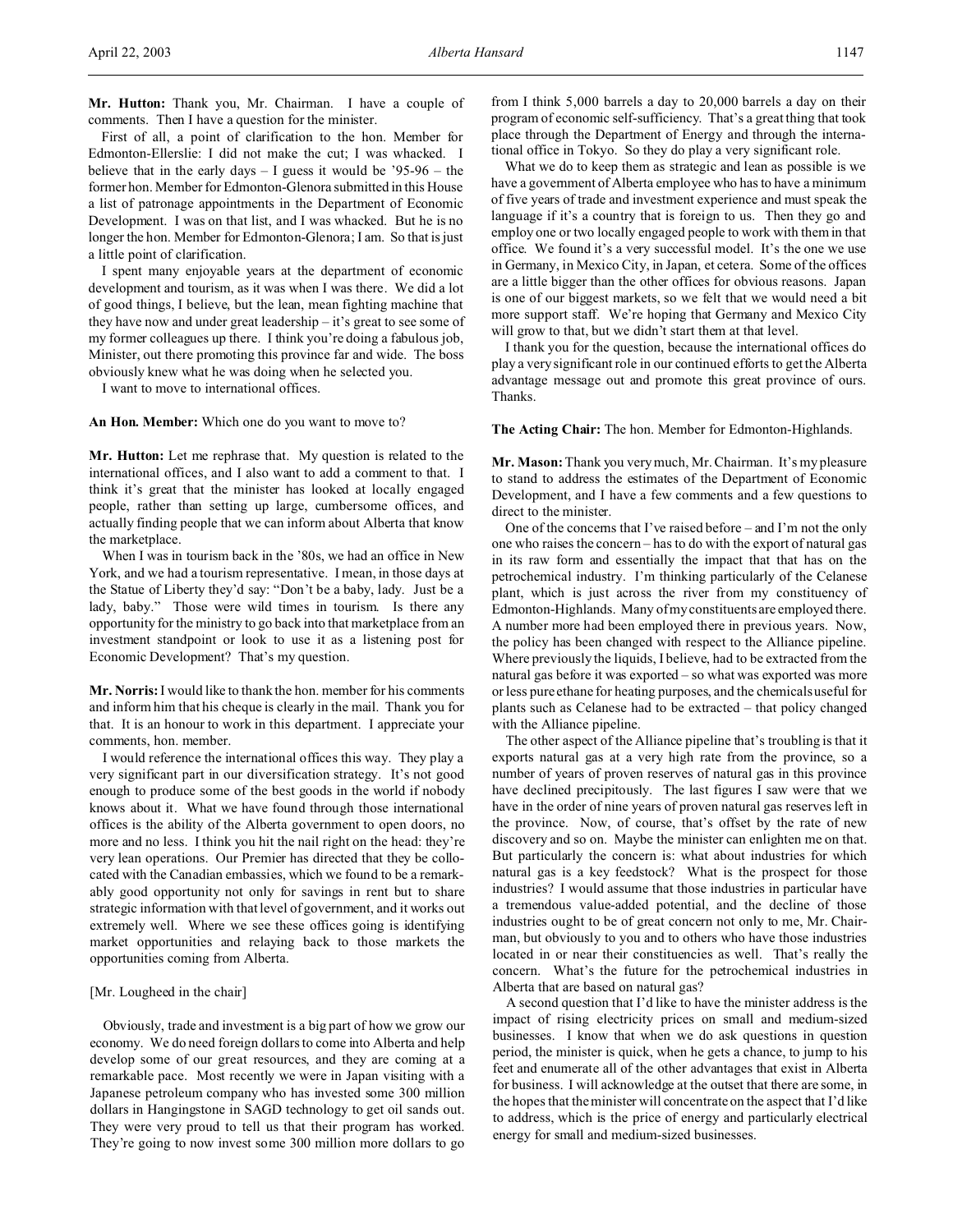I have here, Mr. Chairman, a report from the Canadian Federation of Independent Business, and it's called Still in the Dark. It's a look at the impact of electricity deregulation and pricing on Alberta's small and medium-sized businesses. Now, it's interesting. This report indicates that a majority of the companies who responded to the survey, slightly more than half, used less than 250,000 kilowatts per year. Only a small fraction, 2 percent, consumed more than a million kilowatt-hours. Interestingly, most of them used a regulated rate option, and the second greatest number used the fixed price contracts. Now, the dissatisfaction was very high in rural areas among firms responding: 28 percent were very dissatisfied, and 31 percent were somewhat dissatisfied. In urban areas it was a little better: 17 percent were very dissatisfied; 24 percent were somewhat dissatisfied. It found, for example, that the dissatisfaction was highest in central and southern Alberta, that it was lowest in Calgary. Dissatisfaction was persistent in all sectors, the highest being manufacturing, then wholesale, then agriculture, then construction, retail, and down to educational and social services.

## *9:10*

According to the study rate increases were higher in at least 65 percent of the businesses. On the magnitude of cost increases, a majority, just about 50 percent, were 24 to 49 percent higher, 27 percent were 25 to 49 percent higher, 17 percent were 15 to 99 percent higher, and in 7 percent of the cases electricity costs were 100 percent more than they had been. So the small businesses, at least those responding to this survey, indicated a fairly high level of dissatisfaction with electricity prices and felt that it was a significant impact on their costs.

Has the minister identified the extent to which electricity prices are hampering the competitiveness of small business in this province relative to other jurisdictions that have retained a regulated model? I know that this minister is not responsible for electricity, but I am interested to know whether or not his department receives complaints, concerns, whether it monitors that situation, whether it's done any analysis of the impact on small business, and whether it has any programs to offset the impact of those increases.

With that, Mr. Chairman, I'll take my seat and await the minister's response.

**The Acting Chair:** The hon. Minister of Economic Development.

**Mr. Norris:** Thank you very much, Mr. Chairman. I would have expected shorter questions from the hon. member, but I'll try and muddle through that dissertation and give some answers. It really did tend to ramble, so I found myself engaged in other thought processes. I'll try and do as well as I can.

I think his first topic of discussion was natural gas and the export of natural gas, if I'm not mistaken. I guess I'd have to say at the outset, Mr. Chairman, that like everything this government does, it's market driven. We're not going to intervene. We're not going to set up regulations. We're not going to make rules for producers in order to either hamper or grow that industry. That is exactly the same for the natural gas industry. What I think the hon. member is alluding to is that he believes the Alliance pipeline was put in with the blessing of the Alberta government to export natural gas with valuable liquids through to the Midwest of the United States. What the hon. member is not realizing is that a lot of that natural gas comes from British Columbia, where it's not our jurisdiction to do anything anyway, and travels through Alberta in the Alliance pipeline into the Midwest.

But having said that, this government would never, ever mandate to the producers where they have to sell their goods, whether it's natural gas, whether it's agriculture, whether it's forestry. It makes no difference what the industry is. That's not a principle we operate on. What we do operate on is setting up the best business environment for those operators, and they're some of the best in the world. The hon. member has alluded to the riding of Clover Bar-Fort Saskatchewan. You're right: they are some of the best in the world. They are working in that area because of some foresight. The Hardisty hub comes to mind, where a lot of the natural gas and oil that's extracted from this province ends up, and then it's a marketdriven cost. Now, is it cheaper in the Louisiana gulf? Yes, it is. They don't have the transportation costs. It's a spot price commodity. It goes cheaper. But in Alberta we've taken away the provincial sales tax. We have a low, broad-based corporate tax. We have low income taxes, a highly skilled workforce so that they choose to operate in Fort Saskatchewan and Joffre and the various places around the province on a market-driven model, and that's what we're going to support.

Now, how are we going to ensure that those industries keep growing? That ties into the hon. Member for Edmonton-Glenora's question: our international markets. Currently we are producing byproducts from natural gas that are shipped by the trainload to Taiwan to be processed into the final commodity, which is clothing, and then shipped back in many cases right to Alberta. So our value-added strategy is saying: why are you doing that? Why would we not convert those polymers and chemicals into the products that we can make here? Plastic bottles come to mind. We want to identify why that's happening. It's not for the government of Alberta to go to the producer of the commodity or the end user and say: this is how you will do it. That's not what we're talking about. We're saying: why aren't you doing it? We feel that that's a better model.

The natural gas liquids that you are talking about are sitting in huge abundance in Alaska, and our understanding is that that will be developed when it's economically feasible. Now, that means that the \$10 billion or \$12 billion that it costs to build that pipeline, which will come right into the Hardisty hub, northeast of Alberta here, will happen, and it'll happen in our lifetime, and that is where we believe the sustainability of that industry will come from. Also from the tar sands. There is a massive amount of by-product from that mining extraction process, and there's a good possibility to use the liquids that are produced there in the production that you're talking about. So there are a number of opportunities, but not one of them will be mandated by the provincial government as a way you must operate. That's the simple answer to your question.

I think your second question went on to electricity deregulation, and I want to take you back to a preregulated model to answer this question. The overwhelming evidence was that with a regulated model and a fixed profit, et cetera, there was no new generation coming onstream. There was some expansion to existing plants, but the real need for Alberta, which ranged from about 7,500 kilowatts to 9,000 at that time, was not being met. As a matter of fact, like you're seeing in Ontario and other provinces, there were chances of brownouts and, indeed, blackouts. So the government recognized that to get new power generation, there have to be incentives, and since the deregulation has taken place, we've see some 2,200 megawatts come onstream.

The really exciting part of this – and I'm sure the hon. Member for Edmonton-Highlands will appreciate this, given his philosophical bent – is that a lot of it is green. A lot of it is not done from extracting carbon-based resources. It's done through wind. It's done through biomass. It's done through the use of wood chips. People are starting to say that if there's an economic incentive for us to get involved in this business, which there is because they can now plug into the grid, which they couldn't do on a regulated model, they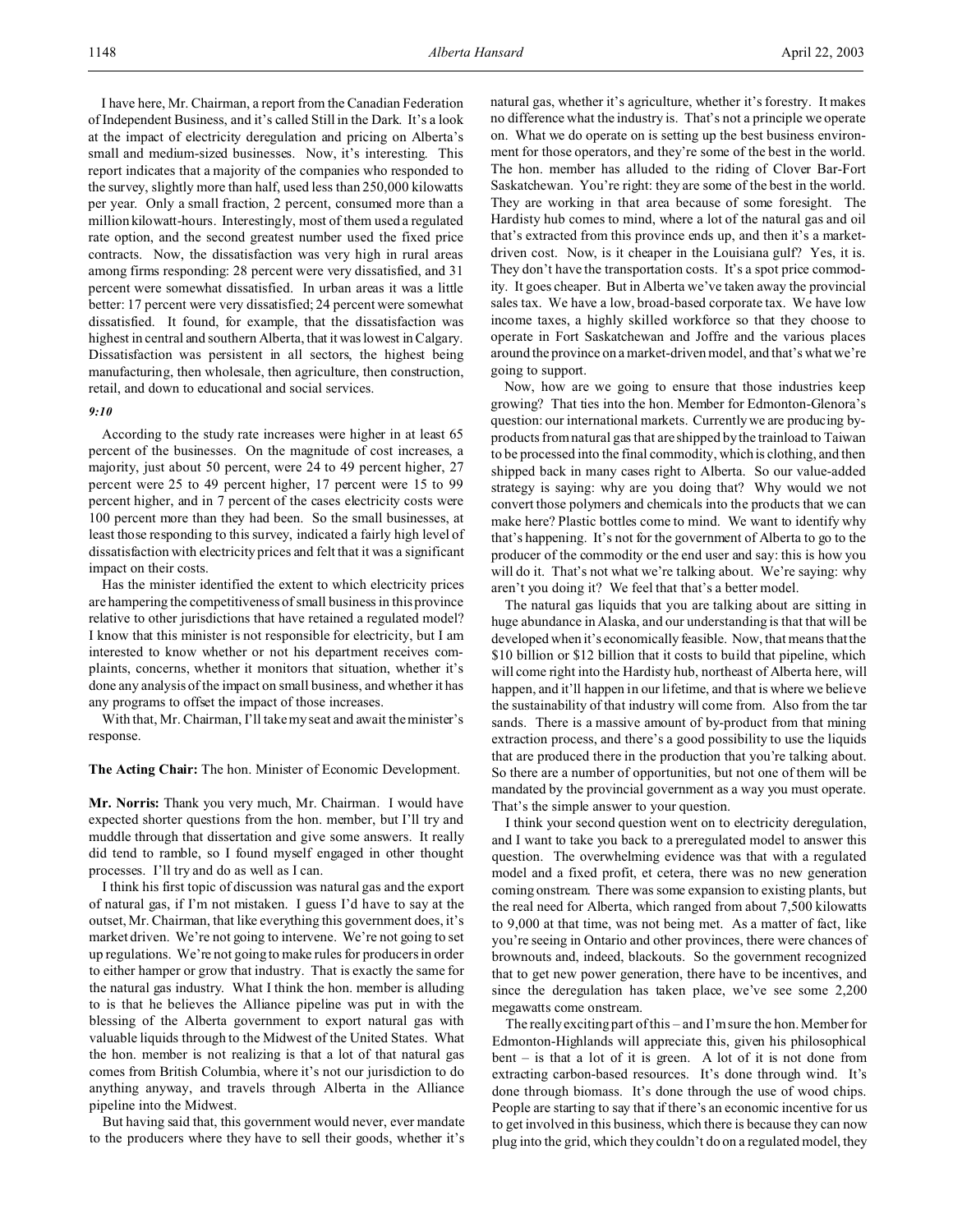can produce enough energy to support what they're doing and sell power into the grid. The absolute best example of this – and I know the hon. member will want to go out and tour this with me because of his love for agriculture – is a pig farm in the Viking area. That farmer has gone with worldwide technologies and is now trapping all his pig manure and putting it into a vat, heating it up. Methane rises out of that. It's trapped in a bubble. He fires a generator, powers up all his needs for his farm, and puts enough back into the grid to get \$300,000 into his jeans. So he's gone from a net user to a net contributor, and he's paying for the thing in four years. That all happened because of deregulation.

So has it been as wonderful as it could've been? Probably not. When you say statistics in business like 28 to 31 percent dissatisfied, to me, when I had my own business, that's standard. You're going to have five guys that really like what you're doing, you're going to have two or three that are okay with it, and you're going to have two that don't. That's just standard. What we have to do is get to the next level. When the deferral accounts come off in December – and I know you know all about this because you talk about them routinely – we hope that natural gas, which is a world commodity price which is used to drive a lot of our power generation, comes down, and it will. Those things combined will see power bills get lower.

But what we cannot forget that's happened in the meantime is that the new generation – and I know the Minister of Energy will know more about this than I'll ever forget – has allowed Alberta to consider when all our needs are met and the costs come down maybe being a net exporter like British Columbia, Manitoba, and Quebec, who make several billions of dollars a year exporting their power because they've gotten to that point. It's clean power. It's hydropower. Alberta is not as blessed with the hydropower that we'd like, but we are dealing with it. We're looking at new ways to do it.

[Mr. Tannas in the chair]

## *9:20*

The final comment I'd like to make to the hon. member – and I know he'll love this – is that the Alberta government just signed an agreement that now, I believe, and I could stand to be corrected, 90 percent of the power that the Alberta government uses – and we are a huge power consumer, as you can imagine, with all the buildings around the province – is now produced by green. That's something that I don't think would have happened under a regulated model.

**The Chair:** The hon. Member for West Yellowhead.

**Mr. Strang:** Thank you, Mr. Chairman. I'd like to pose a few questions to the hon. Minister of Economic Development. First of all, I must compliment him on his passion for the way he carries out his business in Economic Development.

I guess the one thing I'm wondering about is your goal 3. Then if you look at the different impact measures that you're having, in light of what's transpiring now with the SARS episode and the increase in our tourism dollars of the \$7 million, how do you profess that we're going to uphold some of these numbers? I guess the one that I look at is on page 116, 3.2, where we have the aspect of Europe, Asia-Pacific, United States. I think we would more or less concentrate on that because what's transpiring now with a lot of wonderment, especially in one of my areas – namely, the municipality of Jasper – is they're really concerned with the aspect of what's going to transpire this summer. Of course, you know, they've really worked hard on the British market to bring them over because they've proved to the British that they can ski in Jasper cheaper than

they can go to the Alps, and the experience is just as great. So I'm just wondering how he's going to change those factors or how those factors in his performance measures are going to work out in light of what's transpired in the world today.

I guess the other thing that I wanted to talk about was the added value, especially in the lumber business and what we're doing now with the softwood lumber embargo that we have with our neighbours to the south. I'm just wondering what aspects he's looking at within his department to make sure that we're looking at some niche markets that we can review and try to help some of these other companies now that are trying to get into new products to ship down to the United States or to other markets. I guess what I really look at is: how are you working with the secondary manufacturers? As you realize, for anything that they buy, they have to pay the full price from the primary manufacturers to make any commodities that they are looking at to enhance or value-add to move into other places within Canada or within the United States or abroad.

So if you could answer those few questions, I'd certainly appreciate it. Thank you.

## **The Chair:** The hon. minister.

**Mr. Norris:** Well, thank you. I would like to thank the Member for West Yellowhead for his questions and also his endless and enduring passion for not only tourism but for coal. Recognizing that his riding is in the heart of both the major parts of the coal industry and tourism in Alberta, he has his hands full and does a remarkable job.

What we are trying to do with the added dollars that were granted to us in the last budget go-round is to identify the markets that we have been building on. You rightly determined that the United Kingdom is one of them. We also know Germany is a huge destination for overseas visitors, as is Japan. Our message quite simply is that Alberta hasn't changed. The experience you'll get is a friendly one, a hospitable one, a very, very value-conscious one, and experiences that you will not find in any other part of the world.

When we talk about what's happening in the world right now, I want to make one thing abundantly clear: Alberta is not in a vacuum as to what's happening with tourism. SARS is a worldwide epidemic. The campaign on terrorism is worldwide. So it's not limited to Alberta. While I sympathize greatly with the tourism operators in Alberta – and we are doing everything we can to mitigate these situations – it needs to be said that it's not Alberta alone that will suffer.

So have we in response to that taken our numbers down, taken our goals down? No, we haven't, and we haven't done it for a couple of reasons. I know that the hon. Member for West Yellowhead is a big fan of the Olympics, like me, and I know that he probably gets as frustrated as I do when athletes say: well, we'd like to finish in the top 15. Well, that's to me not the way to do it. Either you're going to get a medal or don't show up. So we acknowledge that in Alberta our targets are very high – they're remarkably high – but we know that we have the best tourism operators in Canada, and we know that we've got a program that we believe will work. So we're not going to adjust down. We're going to keep the goal high, recognizing that there are many forces in the world right now that may affect that.

So our overall program quite simply will be to keep going straight ahead. We've now taken some money out of the budget that was not allocated previously for our Pacific northwest campaign. We're hoping to leverage that with the Canadian tourism council and industry to get a significant amount of money to target that to help offset some of the cancellation of the tours that are happening but recognizing that that's not a problem specific to Alberta.

The other part of the equation, too, is that we continue to diversify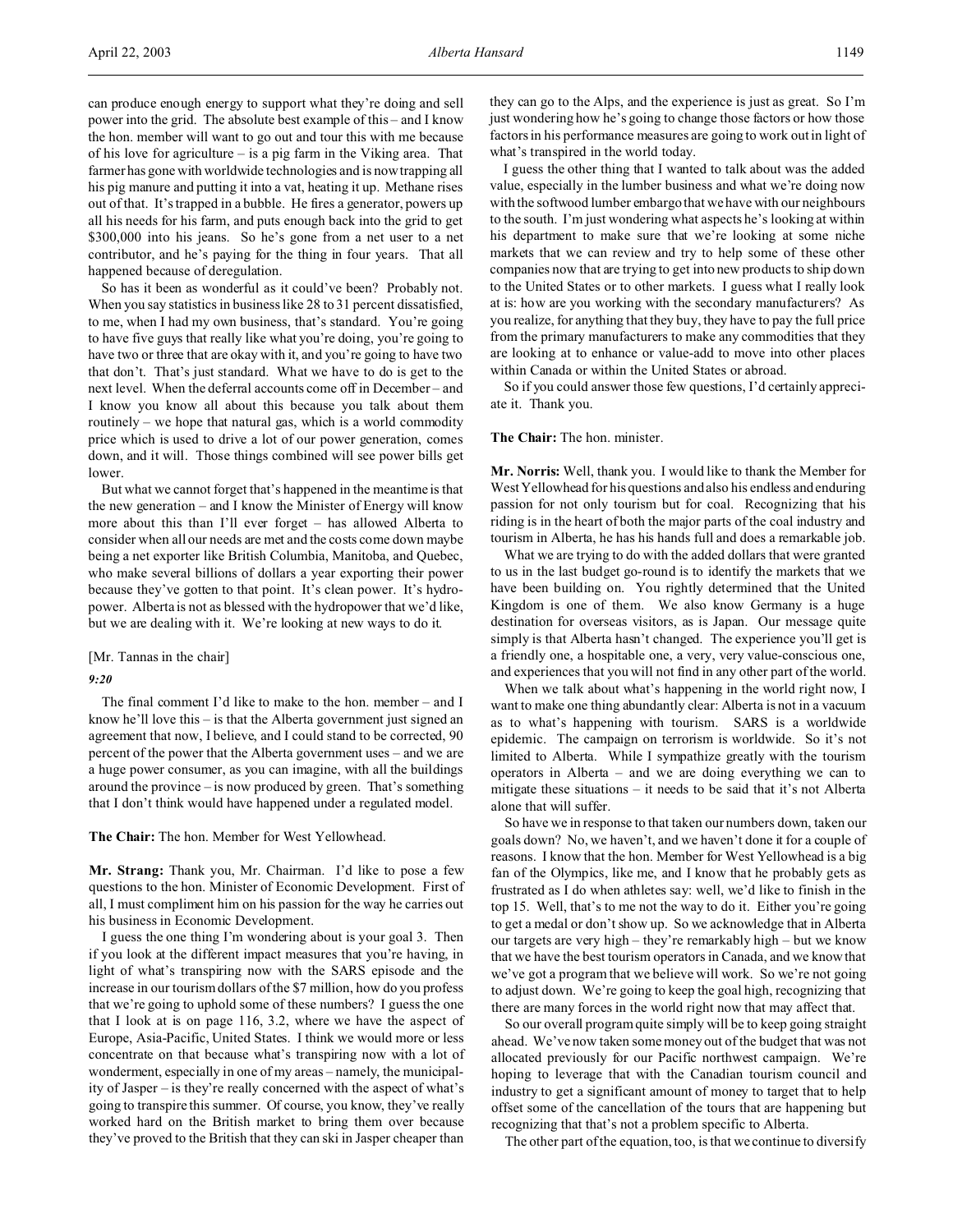our market to where we're going. We have campaigns going now in Illinois, in the Houston area, and in Los Angeles. We found that while they might not have direct flights into Alberta – in most cases they do – those are really good markets. Minnesota is another one, and that was part of our trip recently, to talk to some of the airlines and say: do you know that if you have a direct flight from Minnesota to Edmonton, for sake of example, it will more than likely be sold out on a regular basis, three times a week? We're hoping that they'll take heed of that and bring in new tourists so that while one market, who are international travelers, might be decreasing, hopefully the rubber traffic and the direct flight markets will increase.

Do I have the answer as to whether that's going to mitigate the loss? No, I don't. My gut feeling tells me that we're going to have to work very hard, and I know our department is sitting here listening with much anticipation because we are going to do it as a team. With the industry in Alberta I think we're going to get over the hump, but we are in for tough sledding. There's no doubt about it.

With the response to your value-added question regarding lumber, the hon. minister of intergovernmental affairs is obviously the lead on that file. I know that's a more Canadian issue because of all the lumber that is produced. I believe 67 percent of it comes from Quebec and British Columbia, and Alberta accounts for some 12 percent of the national total. So as go Ontario, Quebec, and British Columbia, so goes Alberta. That's the common wisdom.

Could we have a made-in-Alberta strategy? That doesn't work in industry-specific areas such as forestry, so we're hopeful that the issue will be resolved by the federal government, who is dealing with this file. It's gone on longer than anybody would want. There has been a lot of pain in the Alberta industry. We know that, and part of the reason we're going down to Washington at the end of this week is to address those issues with the people there. We're trying to get meetings with, I believe, the secretary of industry to talk about this from an Alberta perspective and maybe let them know that these tariffs are not only not right, but they're hurting an industry when their belief system is incorrect. They believe they have to do this because they think the Alberta government and others are unduly subsidizing that industry. Well, I think the hon. Member for West Yellowhead and others who are involved in the forestry industry know that's not true. It's a very fair commodity price, but they have targeted that, and I think that in some responses to antiquated mills in the North Carolina/South Carolina region they don't want to upgrade. As a result, they're trying to protect that industry, which is wrong, but it goes through a process with the World Trade Organization, and it's very lengthy.

What we are doing, however – and I'm very proud of this – through Forintek, which is a federal/provincial and industry-driven body that operates out of Vancouver, with an office here in Edmonton, is looking at new ways of taking wood products and taking them to the next level of value-added so that products that used to be maybe waste would now be good for particle board or any number of things, oriented strand board. We're doing that through a granting mechanismthrough our department, through the department of western diversification through the federal government, and industry. They're doing some remarkable things, and they're becoming industry leaders in saying: you don't need to do this with wood specifically; you can treat it this way or that way. And it's working very well.

The other thing that I'd like to point out – and, again, it ties back to our international offices – is that we are trying to identify new marketplaces, like China, for sake of example, and Japan, who typically do not use stick-built homes but are now looking more to that. As the market economy of their country explodes, they're looking for housing. The traditional cement and cinder block won't do, so they're looking at other ways, and they're now saying: well, maybe wood is one way to go. If we can target that market and get out there first, which I think we're doing a fairly good job of through our offices, and there does become that demand, then you diversify away from the United States and you get those new markets and you start growing that business. So that's really how we're dealing with that situation, hon. member.

#### *9:30*

**Ms Carlson:** I would like to remind the Minister of Economic Development that it's been a Liberal policy for at least a decade that the hotel tax should be dedicated marketing dollars for the industry, and we've always supported that. So we would be very supportive of that coming forward in some future budget, and we're looking forward to having seen that happen this time.

I just want to go back to the regional development strategy for a moment of two. You have generally talked about it and talked around it a little bit, but we see that in your business plan you talk about that as a focus. I would like to know how the value-added program fits into this. Do you actually have a copy of the regional development strategy, or is it just something within the department? Are there regional goals and priorities, and is there an action plan? So if you could just expand on that a bit.

**Mr. Norris:** Well, at the outset, Mr. Chairman, I would like to thank the hon. member in advance for her, no doubt, positive comments when we are successful with the hotel tax. It's now on record, so I can only assume that it'll be a joyous day for all Albertans when that takes place, and thank you for that.

With regard to the regional development strategy, yes, that is part of our business plan, and what we look at is growing the regions with the particular areas. I referred to some of the groups that are ongoing. At this point there are some seven that have now gone through the process, which is forming a corporation, defining what their parameters will be, submitting to us a business plan, and then signing on with us in the form of a grant that is used to implement their business plan. In the case of the international region, which is Leduc, Nisku, Millet, et cetera, their business plan called for getting a world-class web site that accesses every particular piece of property and opportunity there. We were in Nisku last week to launch it. It's a brilliant opportunity, and it works very well.

So each region has different opportunities and goals, but they set them out in their business plans in conjunction with our department. We don't go to CAEP, the central Alberta partnership, for sake of example, and say: this is what you must do in the Red Deer and central Alberta area. They come to us with a business plan and say, "Does this fit in with the overall strategy?" and we say yea or nay. As I said, to date there are a number of them. There's Grizzly in northeast Alberta. There's GROWTH in north-central Alberta, PREDA in the Peace River area. There's a new one forming in the far northwest part of Alberta called REDI. Palliser in southern Alberta. On and on it goes.

There is a strategy to get the province sectored into marketable regions, and once we accomplish that, then the marketing of those regions becomes very simple. We say: "What are you looking for? What is it? Lots of sunshine for growing? Is it access to water? Is it rail links? Is it close to the Canamex corridor? What are your needs? What are your parameters? What kind of property are you looking for? Is it large, small, et cetera?" And that's the whole process, but it's not so much government driven as it is government assisted with the regions.

Working with the municipalities has been remarkable. At the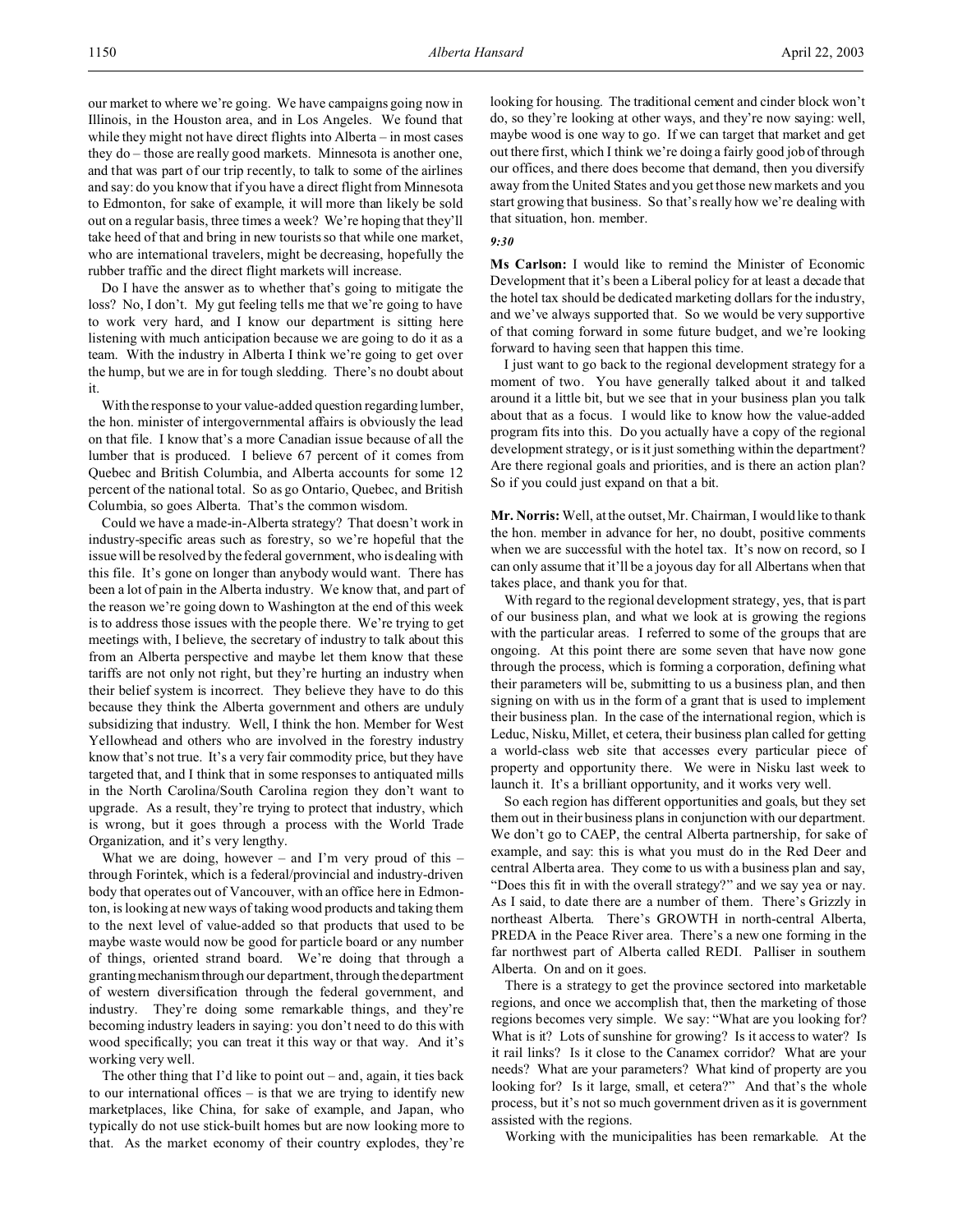outset of this program there was a lot of fierce rivalry, as there is, for sake of example, between Edmonton-Calgary over sports, et cetera, and what we've seen happen over the period of time is that these towns and villages are putting away those rivalries and saying: "Yeah, we agree. It's better to market this region, so that's what we're doing." Our eventual goal is to have the whole province sectored into regions that they determine, not us.

The most unique one that we signed on recently was Wetaskiwin-Millet, and it's unique because the riding is Wetaskiwin-Camrose. As you would imagine then, you would think the economic region would be Wetaskiwin-Camrose, but it was determined by those people, not my department, that Wetaskiwin had more in common with Millet, and that's the region. We let them determine it. We let them sign it on. It's an ongoing thing. It's a business plan that's reviewed, and it's working.

#### **The Chair:** The hon. Member for West Yellowhead.

**Mr. Strang:**Thank you, Mr. Chairman. I'd like to just question the minister on the aspect of coal. As he realizes, the coal industry in Alberta has changed dramatically, and as we realize now, we only have a couple of players. Basically, in the thermal coal we have Luscar Ltd. and Sherritt International, and of course the Ontario teachers' pension plan is looking at the aspect of thermal coal. What transpired in my region just recently is in the neighbourhood of 495 people being laid off before the first week of May, and I'm just wondering what his department is doing about looking at markets in the area. I realize that we have strong competition from China now.

Then on the metallurgical side, of course, we've got new players there too, and the big thing we're looking at now is with Cominco Teck as the operating company, and then we have the aspect of Fording Coal/Canada Trust holding the rights. I'm just wondering what we're doing with these corporations to sort of overall look at trying to merchandise their products with the different international offices we have now in the different areas. As you realize, it's certainly helped, especially in West Yellowhead, but I know that my colleague from Livingstone-Macleod has people in the Crowsnest Pass area that have been hit quite hard. So I'm just wondering how we're working that type of a mechanism so that we can sort of give an upper hand to them to try and look at helping these companies merchandise and possibly open some doors so that we're able to merchandise these two types of coal.

The other thing, too, is that we're working with Grande Cache Coal Company in Grande Cache to reopen the old Smoky River Coal mine there, and I'm just wondering if we've done any preliminary work there on the aspect of working with them in looking at metallurgical coal. Then that would be the only one now in Alberta that would be able to be in operation. As you realize, the other consortium of Fording Coal/Canada Trust decided to shelve the Cheviot project for now, and basically they've stated that it's not if Cheviot is going to go; it's when. So basically what we're looking at is only one metallurgical coal operation that can operate in our province. So if you could give me some insight on what we're doing in that line, I'd greatly appreciate it.

Thank you, sir.

**Mr. Norris:** Well, I guess I would at the outset say to the hon. member that his premise that the coal market has changed is indeed correct, and it comes with a lot of challenges and a lot of heartache. Quite frankly, there's a changing industry, and there are people that are not working in the industry where they used to work, and that's of grave concern not only to this department but this government as whole. As you know, the target of full employment is really what we're looking for in any industry, and the sad reality is that in some industries you can't find labour and in other industries it's changing dramatically, and this happens to be one of them.

At the outset a lot of our market was driven by requirements overseas. Certainly, Japan was a huge user. Two things have happened to that. Obviously, Japan's economy has suffered immeasurably over the last few years – whether they're going to get it back or not is anyone's guess – and we were undercut by Australian markets, who developed their markets and went and targeted our clients, and because of the cost of shipping and the closeness and all those things, we lost out in that marketplace. We do hang in there because we still have some of the best meth coal going, but it is a challenge; there's no doubt about it.

I guess what I'd like to direct your attention to, in our efforts to deal with this, would be under our value-added strategy to look at clean coal. I think the market has changed remarkably. If we're not supplying the mills and the coking and the producers with the coal, what are we going to do with it? Well, as the hon. Member for West Yellowhead knows better than I ever will, the supply of coal in Alberta is some 700 years based on current market demand, and we are fortunate to power a lot of our electricity through coal. So that demand is going to stay strong, but that's for a specific kind of coal. I think what we have to look at as the Alberta government – I know the hon. Minister of Innovation and Science has put some money into this, as has ASRA and AERI – is to get to a stage where we do have clean coal, where we get to a technology where it is acceptable to talk about coal as a source of efficient, Kyoto-friendly power. Our department now, under our value-added strategy, is working with the Minister of Innovation and Science to get that process sped up. I believe that is going to be one solution. It's not going to go away. That resource is still under our feet. It's still going to be required for the generations out at Wabamun and Sheerness and Keephills, et cetera, but you're talking about a more global situation, and it has to be dealt with with the reality that the global marketplace for coal is not that great right now, and what do we do about it?

## *9:40*

As I said, I think clean coal is one solution, and I know that our department, through a man you've worked with an awful lot, is looking at other markets and trying to increase our penetration back into those markets. But as I said, if it's competing with Australia or China, which is coming on great gangs and the cost of transportation and the distance of transportation is that much less, we have a problem. One bright spot in that, though, of course is the port at Prince Rupert. We are now doing some work with the government of British Columbia and the federal government to say, "Listen; that's one of the last deepwater ports on the west coast, and it's totally underutilized." It's completely underutilized, and the Alberta government has a good stake in seeing that utilized more so that we can cut shipping time and costs down, and maybe that's part of the solution as well.

**The Chair:** The hon. Member for Edmonton-Riverview.

**Dr. Taft:** Thanks, Mr. Chairman. I need to first of all respond to some of the minister's comments on electricity deregulation. It's fundamental to the economic well-being of this province, to our economic development. Alberta's low electricity prices used to be trumpeted, in fact until 1999, I think, or even 2000, by the Department of Economic Development as a reason for businesses to locate in this province. We have lost that advantage. The minister has cited some examples of benefits from electricity deregulation, but I just need to challenge his history before I move on to my question.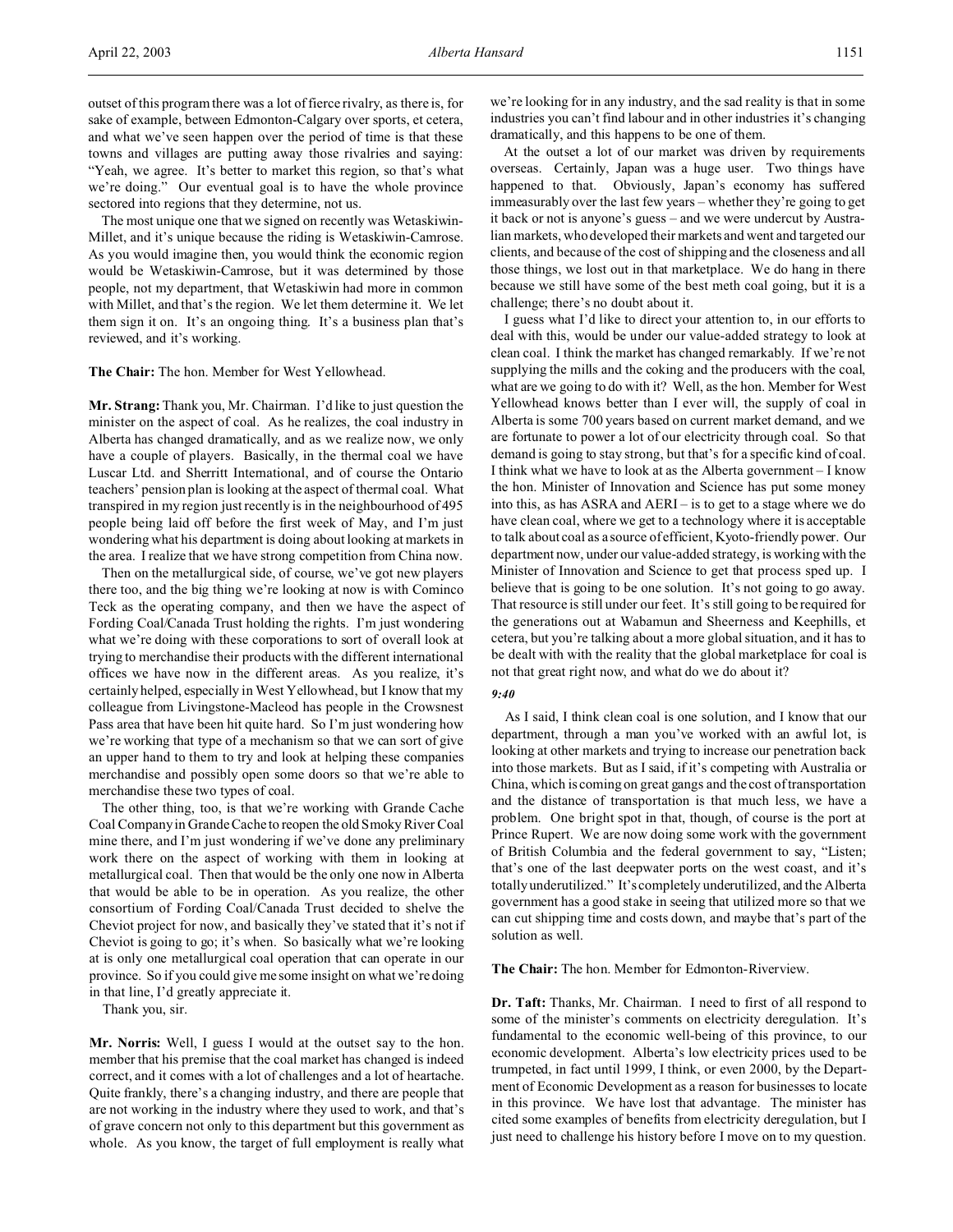Alberta developed a fabulous supply of power generation under a regulated system through the '70s, when annual demand for electricity was rising at 10 percent a year, double what we've seen in the last few years. A regulated system responded very effectively, ensured adequate supply and competitive price. We had an entire power generation and distribution system that worked extraordinarily well, was profitable for the utility companies, low cost, high reliability under the regulated system. There were problems with regulation. There are problems with deregulation. I would argue vigorously and I'm sure that the minister would argue back vigorously that the costs of deregulation have far outstripped the benefits. Our own calculations suggest that at least \$5 billion has been lost to Alberta consumers through far higher power costs because of deregulation. Check your history. There were very good things happening under regulation. My strong suspicion is that improving the regulated system would have been far preferable than what has happened.

My question to the minister is not on electricity however, but it is on related sorts of things. It's on the theme that I started at the beginning, which is responsibility and the lead players, the lead ministers for different areas. I am referring again to a report that I think should be mandatory reading for every MLA, the one released today by TD Economics. Lots of good news in it, absolutely. But there are warning signs in it. One warning sign here, page 19: "Shortages of natural gas and ethane pose a major challenge to the Corridor's recently-burgeoning petrochemical and refining industries, as well as related-services businesses." My first question to the minister is: among all the different ministers in this government, including the Premier, who is the minister responsible for the Public Affairs Bureau – but let's not pass the buck to the Premier – who in the government is responsible for watching in the long term on behalf of the welfare of all Albertans the supply of feedstock for the petrochemical industry? Is it an Economic Development issue, is it an Energy minister's issue, or somebody else's?

My second question is on the same theme. I refer to the same report, this time page 24, and I'm going to quote a couple of paragraphs.

The province's high productivity performance has been a major driver of living standards in recent years. But, a closer look reveals that it rests on a shaky foundation. Specifically, if the highly-efficient oil and gas sector is stripped away, average productivity in Alberta is only slightly higher than in other Canadian jurisdictions and below levels recorded in the United States.

The same kind of question again, and all I'm trying to do from an organizational perspective is make sure that the tail is pinned on the right donkey here. You like metaphors, Mr. Minister. So who in the government is, if not leading the charge, at least minding the issue of productivity? Is it Economic Development? Is it somebody else? I want to know that somebody over there goes to bed at night thinking: I'm the lead person with that problem, and I better focus on it.

**Mr. Norris:** Well, you know, when you talk about pinning the tail on the donkey and you talk about bloating and all these kinds of things, I'm going to get hurt feelings here. I'm not sure where you're going with this, but, you know, where's the love? What's the deal here? You had, like the hon. Member for Edmonton-Highlands, a rambling bunch of comments, so I'll try and pick through what I thought I heard you say and answer the questions as best I can.

Electricity. Your comment was that you would disagree with my premise, and your premise was that under a regulated model we would be better off. Well, we're not going to have that discussion because we're not under a regulated model anymore, and we're not going back to it. As Minister of Economic Development one of the joys that I have on a daily basis is seeing the untold success stories of Alberta, and I always ask the question when people say that, and I did when I had my own business: if it wasn't here, where would you be? Why have 500,000 Canadians since 1993 chosen to make Alberta their home? Why has our small business rate and our big business rate risen faster than anywhere else in Canada? I'm not going to go on because you've heard me do this before, but you have to ask yourself: fundamentally, why are people choosing this jurisdiction?

Now, is electricity one part of that? Sure it is. Nobody would deny it. But does it put Albertans and Alberta companies at an unfair disadvantage the way it is now? No, it doesn't, because you're not factoring in having no provincial sales tax. You never factor in the fact that we have the lowest capital gains tax, lowest corporate taxes, and lowest payroll taxes. So you add those things up. I talk to industry on a daily basis. I travel around and I ask them, and they say: boy, are you guys in Alberta getting it right. Are we getting everything right? No. Who does? I go home every night and I'm told how much I get wrong. That's just the way it is, but that's my wife, and that's a different story.

Anyway, the bottom line is when you analyze things in this context, when you pick out one piece of it and say: what about this? Yeah, you're right. Has it changed? Sure it's changed. Has the Alberta advantage been diminished by it? I would say no. I would argue that it hasn't, and I will undertake to give you statistical data that backs up what I'm saying because I see it on a daily basis.

But I'd also ask you, hon. Member for Edmonton-Riverview, who I presume owns a house there, and Edmonton-Ellerslie and Edmonton-Centre, have you seen your property value go up? Have you seen your wages go up? Well, we've all changed jobs recently so that might not . . . All the indicators that we look at that nobody ever talks about. You're building a life for yourself here in Alberta that's better than anywhere else in Canada. Are there concerns? Yes. We've never denied it. Has the Minister of Energy ever said that it's been a smooth road? No. I think his term is that there are midcourse corrections. But at the end of the day I keep asking myself when I hear these things: why are people coming here if it's so bad? So I'll leave you with that comment.

With regard to the lead player on who's watching the store, I think you said, or watching the future, I don't think you understand the process of this government, so I'm going to try and share that with you. The process of this government is team, and I'm not going to be aggressive or abusive and say there's 74 of us and seven over there. We don't operate with me saying: "I'm in charge of this, so nobody else look at it. I'm in charge of signage, so, Minister of Transportation, don't come looking at it." We don't do it that way. That's why I was trying to explain that under our overall structure in Economic Development we touch all departments because, really, they all have something to do with it.

## *9:50*

Who's the lead on looking after feedstock? Great question. If you want me to say that I am, I will, but I know that our department works on a daily, if not hourly, basis with the Minister of Energy's department to ascertain where things are going. I know that the Minister of Energy works with the Minister of Finance to predict where the prices are going. I know that Sustainable Resources works with Environment to find out our policy. It's a question, hon. member, where I could make up an answer and say, "Well, he's Minister of Transportation responsible for roads; the Minister of Sustainable Resources is responsible for forests," but that's not accurate. But it's also not accurate to say that we don't work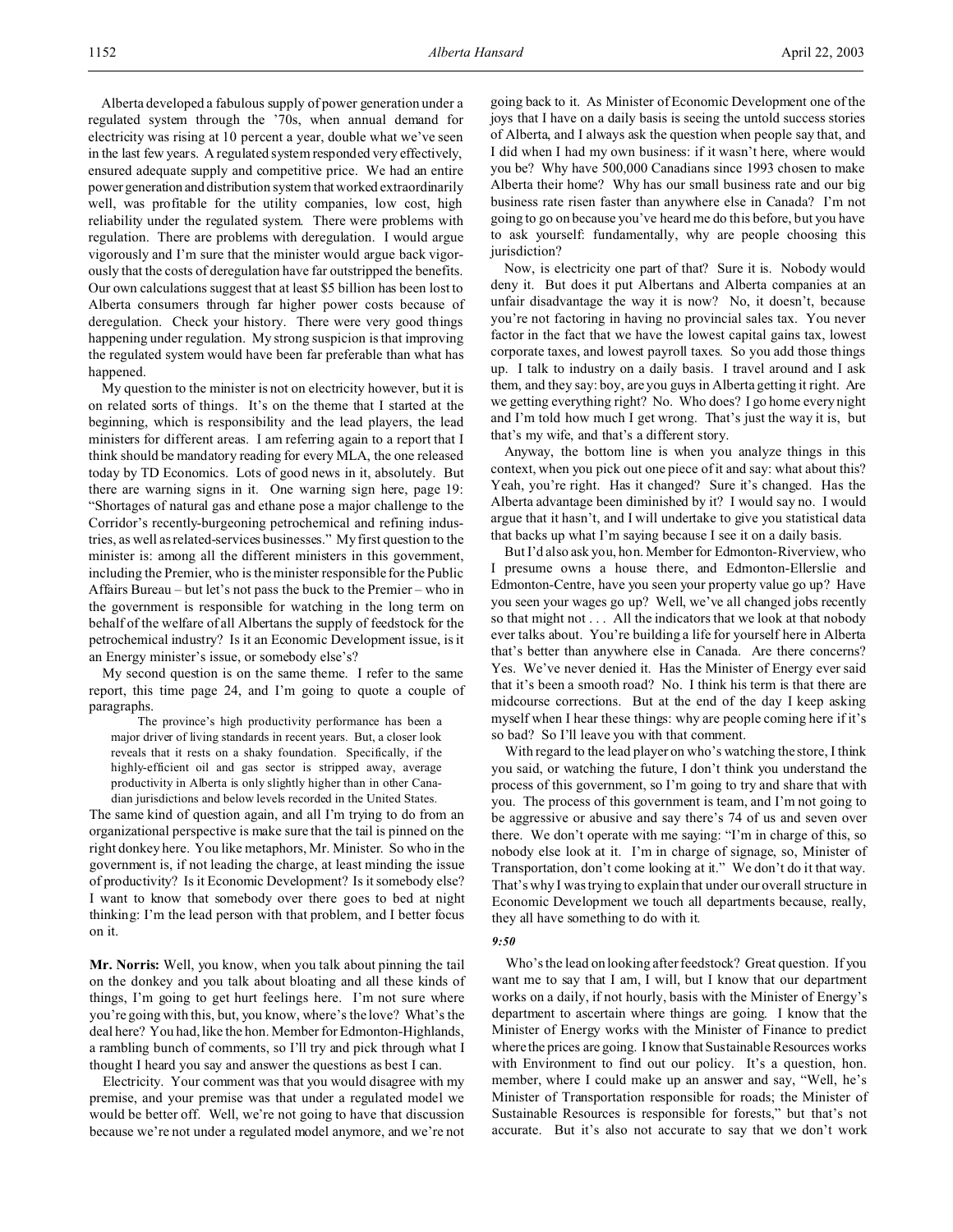together. If you're worried about feedstock, I can tell you that there are at least three departments that work on it. If you wanted to point to a lead department, you couldn't, but that's not a bad thing. That just says that our departments are talking to each other.

On the other comment that you made, about the TD Waterhouse report that came out today, I would respectfully disagree. You said that it was good news. I read the report. I thought it was absolutely great news on so many different levels. What it did do was reaffirm that the class of '93, which deserves our respect, and Premier Klein went on the right course and created a business environment that's second to none in Canada, and the growth of that corridor that they were referring to is mirrored all over all Alberta. There's no denying it.

Now, what it did point out is that if you were a business owner and you had a consultant come in and say, "Where are you going 10, 20, 30, and 50 years down the road?" these are some things you would look at. Your labour force is getting old. Well, fine; I'll look at ways to address that. And we have. We've increased spaces in SAIT and NAIT. We're looking at increasing spaces in Grant MacEwan. I know the hon. Minister of Learning is working on programs with apprenticeships. We're dealing with that, but you have to identify the concern before you can find the solution. Otherwise, it doesn't work.

So what I think I would comment to you is that the TD report confirmed what we thought was right and pointed out where we might get better. That's not a bad thing. What we have to do with that report, if we take it under advisement – there are a number of reports. The Pembina Institute comes out with a report every other week lately, so we could factor those ones in. What do we do with them? Do we listen to everybody, or do we stay the course? I think as a government we're going to stay the course because we're on the right track.

**The Chair:** The hon. Member for Edmonton-Ellerslie.

**Ms Carlson:** Thank you, Mr. Chairman. This question is one that I would like answered in writing. Then I'm hoping that the minister will agree to accept the rest of the questions we didn't get to in writing, and after putting this on the record, we'll call for the question.

This one has to do with the business plan again where the department talks about supporting

Alberta companies pursuing capital projects financed by International Financial Institutions (IFIs) by promoting an awareness of Alberta within [these] IFIs, providing market intelligence on IFI opportunities, and building . . . awareness of IFIs' role in investment and trade.

We'd like to know those IFIs you're dealing with – there must be a list that you're targeting specifically – and the strategies you're using to promote them to Albertans and also any support that you're supplying to the companies in terms of coaching them on proposals or whatever you might be doing. If you could give us that information and why you chose that route instead of taking a look at developing a local venture capital market. If we could get that. Then I've got some other questions we didn't get to, to be answered in writing.

I would call for the question.

**The Chair:** The question has been called. After considering the business plan and proposed estimates for the Department of Economic Development for the fiscal year ending March 31, 2004, are you ready for the vote?

### **Hon. Members:** Agreed.

| Agreed to:               |              |
|--------------------------|--------------|
| <b>Operating Expense</b> | \$54,934,000 |

**The Chair:** Shall the vote be reported? Are you agreed?

**Hon. Members:** Agreed.

**The Chair:** Opposed? Carried. The hon. Deputy Government House Leader.

**Mr. Zwozdesky:** Thank you, Mr. Chairman. I would move that the committee now rise and report the estimates of Economic Development and beg leave to sit again at a later date.

[Motion carried]

[The Deputy Speaker in the chair]

**Mr. Lougheed:** Mr. Speaker, the Committee of Supply has had under consideration certain resolutions, reports as follows, and requests leave to sit again.

Resolved that a sum not exceeding the following be granted to Her Majesty for the fiscal year ending March 31, 2004, for the following department.

Economic Development: operating expense, \$54,934,000.

**The Deputy Speaker:** Does the Assembly concur in this report?

**Hon. Members:** Agreed.

**The Deputy Speaker:** Opposed? Carried.

head: **Government Bills and Orders**

head: Second Reading

## **Bill 18 Energy Statutes Amendment Act, 2003**

[Adjourned debate April 16: Ms Blakeman]

**The Deputy Speaker:** The hon. Member for Edmonton-Centre.

**Ms Blakeman:** Thanks very much. I'm glad I was able to be here to continue debate on second reading of Bill 18, the Energy Statutes Amendment Act, 2003. I have a number of hesitations with this act, and I'm unsure if I can support this in second reading, in which we're looking at the principle of the bill, because there seems to be a number of things that are being ventured here without clarity. So I'm looking forward to the debate in Committee of the Whole because I am hoping that there would be some additional explanation that can be provided. I have gone back and read the introductory remarks from the sponsoring member and am looking forward to additional background.

Essentially what I see here is additional power being given to the minister, and I'm a little cautious about that because it's around energy statutes and, based on experience with Bill 19 and Bill 3, that hasn't been a particularly happy experience, I think, for people in Alberta. So I'm cautious about more power and more regulatory power being placed in the hands of the minister.

Part of what I'm sensing from this, but it isn't so much spelled out in it – and I didn't hear it from the introductory comments from the sponsoring member – is that this is about some uncertainty or trying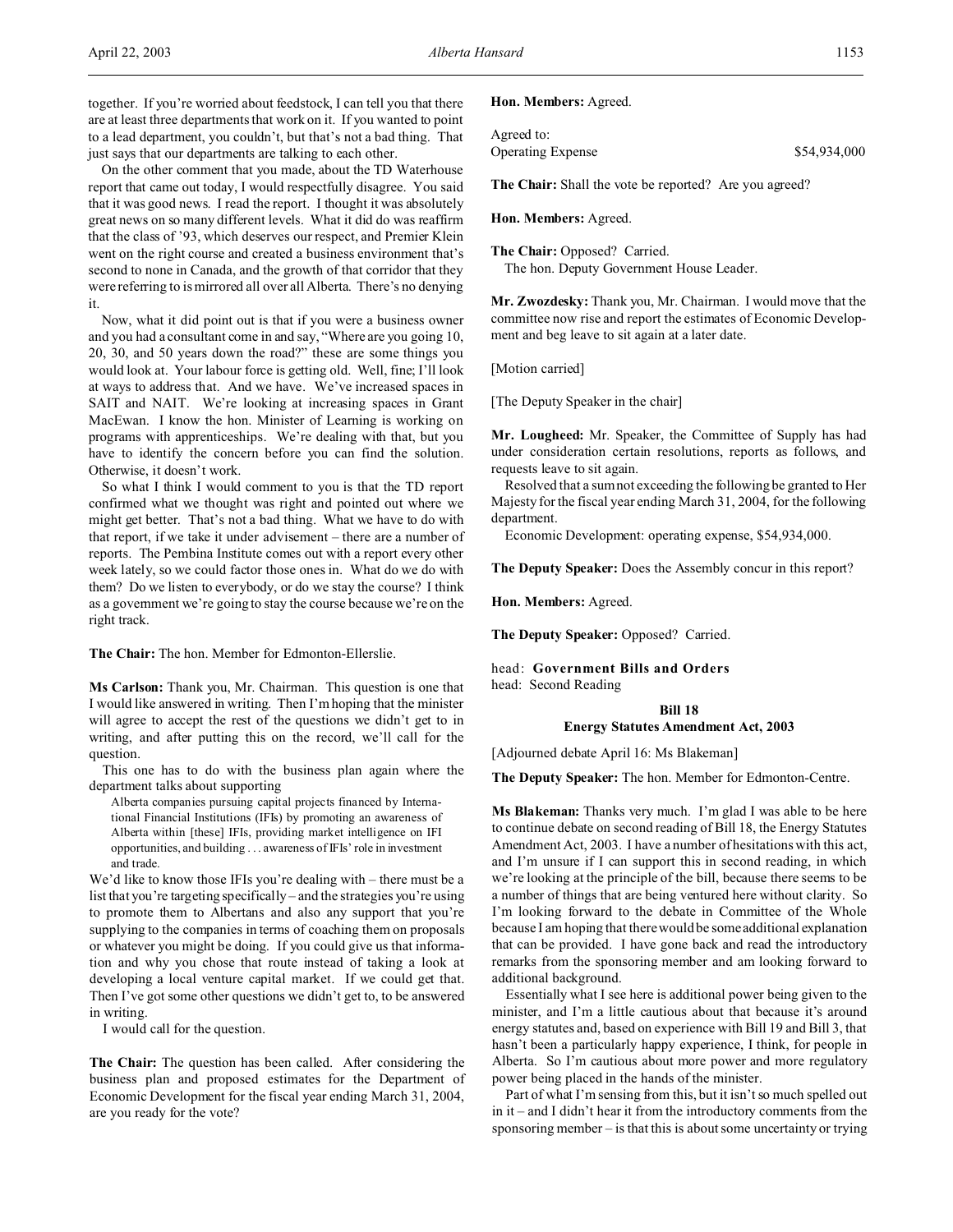to create some uncertainty without actually doing it around coal bed methane. There's too much being left behind the usual closed doors. "Trust us, and we'll do everything behind closed doors, and it'll all work out." I don't have a lot of reason to trust the government.

So I've got a couple of questions. How exactly is it anticipated that this act will improve how mines and minerals royalties are collected? I'm interested in how the government views that.

We also see a number of amendments, particularly sections 38 and 39 of the Mines and Minerals Act, that provide for changes to the calculation of royalty rates, but it's not clear how these changes will improve the royalty regime, and of course that's really the royalty regime that benefits all Albertans.

## *10:00*

Now, as everyone here knows, I am an avid reader of the Auditor General's report and in fact keep a second copy underneath my desk for handy reference. The Auditor General has made a number of recommendations with respect to the royalty reduction programs that are offered by the Department of Energy. In particular, he is claiming that the Department of Energy does not disclose the costs of these programs. So another of my questions to be answered is: how will Albertans be able to determine if the royalty calculation section proposed in this act is fair? How do we know it's fair before we support the bill? I want to know that it's Albertans that are really going to be gaining from the changes that are being proposed here. I'll come back to the coal bed methane later.

Why do I see the minister being given the power to determine the application of payments? Under the current Mines and Minerals Act the order in which the money is received from the Crown will be applied. The current system provides clarity and fairness for all of the stakeholders, but that same clarity and fairness are not carried forward into the proposed section 11, so it is making it difficult for stakeholders to plan and to budget accordingly if the order of payments is left to the minister's discretion.

Now the coal bed methane. Why is coal bed methane being included in the Mines and Minerals Act when the department, as far as I've seen – I've seen no press releases; I've seen no reports; I've seen no traveling MLA reviews – has not completed a plan for coal bed methane? Now, this is new. This is not something that we have a long history with. We have some examples that we can look to in the States. We know that there are a number of problems around coal bed methane. We know that there are issues around the high density that's required, the number of wells that are required in a small land mass to draw this up. There are questions about water use: how much water is used, what's done with the water that comes out, how much water is going to come out and whether it's saline water or fresh water, how to make sure that the two kinds of water are not mixing in the aquifers. There is a whole issue around water and coal bed methane and long periods of flaring that can precede the commercial capture of the methane gas. So there are a number of issues here around coal bed methane that are new issues, if I can call them that.

I haven't seen a plan from the government on how they anticipate dealing with any of this. Therefore, why is it being included in this act when we don't have a plan anywhere else? This doesn't make sense to me. I think we need to see what's being anticipated here or what the plan is before we put it into legislation like this. I would like to see an action plan from the government around this new technology before it's incorporated into legislation in basically a piecemeal fashion, essentially ad hoc, a little bit here, a little bit there. I'm not seeing an overall approach to this, and it needs an overall approach.

I guess that having said all of that, the answer is that I'm not

willing to support this act in principle because there are too many questions outstanding. Now, obviously, with the overwhelming majority the government is going to pass this through second reading, so I'll just be sensible and say that I want to hear the answers to these questions when in fact we come back to revisit this bill in Committee of the Whole, when there's more of an opportunity for a give-and-take and some longer explanations or repeated explanations from the mover of the bill.

So those are my concerns on the record around this bill. I am not willing to support it, and I look forward to further answers being supplied by members of the government. Thank you.

**The Deputy Speaker:** The hon. Member for Edmonton-Ellerslie.

**Ms Carlson:** Thank you, Mr. Speaker. Happy to have an opportunity to add my comments on Bill 18, the Energy Statutes Amendment Act, 2003, at second reading. I, too, read what the sponsor of this bill had to say and read the bill, took a look at it, and decided that this is exactly the kind of bill that I most detest seeing in this Legislature and one that tends to have me hold this government in less than high regard. It's another one of these bills that slides in as kind of a package deal where the government is positioning themselves to take a power grab, where we're going to see a lot more regulations made behind closed doors, where the sponsor of the bill can say: "Oh, you know, it's just minor. There are just a few little things, legislative clarity, effective rules, and enhancing collection practices." That sounds very nice, but in fact that isn't what's going to happen here when you scratch below the surface. So far we haven't seen any of our questions answered, so there's absolutely no way that I can support this in principle, particularly around the coal bed methane process that's now being included in here.

I will absolutely support any coal bed methane recovery process that is environmentally friendly, that uses state-of-the-art techniques, and that is subject to a reasonable taxation process.

**Ms Blakeman:** How would you know that based on this bill?

**Ms Carlson:** We would never know that based on this bill. That's very true, Mr. Speaker. Those are the kinds of questions that we need answered.

This bill is premature when it comes to coal bed methane. We know that there are a couple of test cases happening now in the Minister of Environment's riding, but that has just started to happen. It's not six months old in terms of a process. There's a great rush to the bottom now in terms of coal bed methane because we need the gas. Prices are spiking. It's a wonderful cash cow opportunity for both business and for governments, but where it has been practised so far in other jurisdictions in North America, there have been huge environmental issues around it. It's been poorly handled, and if it isn't properly planned out in this particular instance, the same thing can happen here. In fact, we could have some worse problems than they have in other jurisdictions because we don't have the same kind of base for the coal bed methane to come up through. There is no pool of sand for the methane to settle in and be nicely recovered from. They haven't figured out yet how to fracture the coal beds and capture the methane from the venting, so the potential for environmental risk at this stage is high.

We've heard the Minister of Environment talk about water recovery processes that they're thinking about and talking about and going to be planning and studying and looking at in the future, but there is no process in place right now. If that saline water gets mixed into the aquifers, we're going to have some serious problems in this province, a province that already has less potable water than any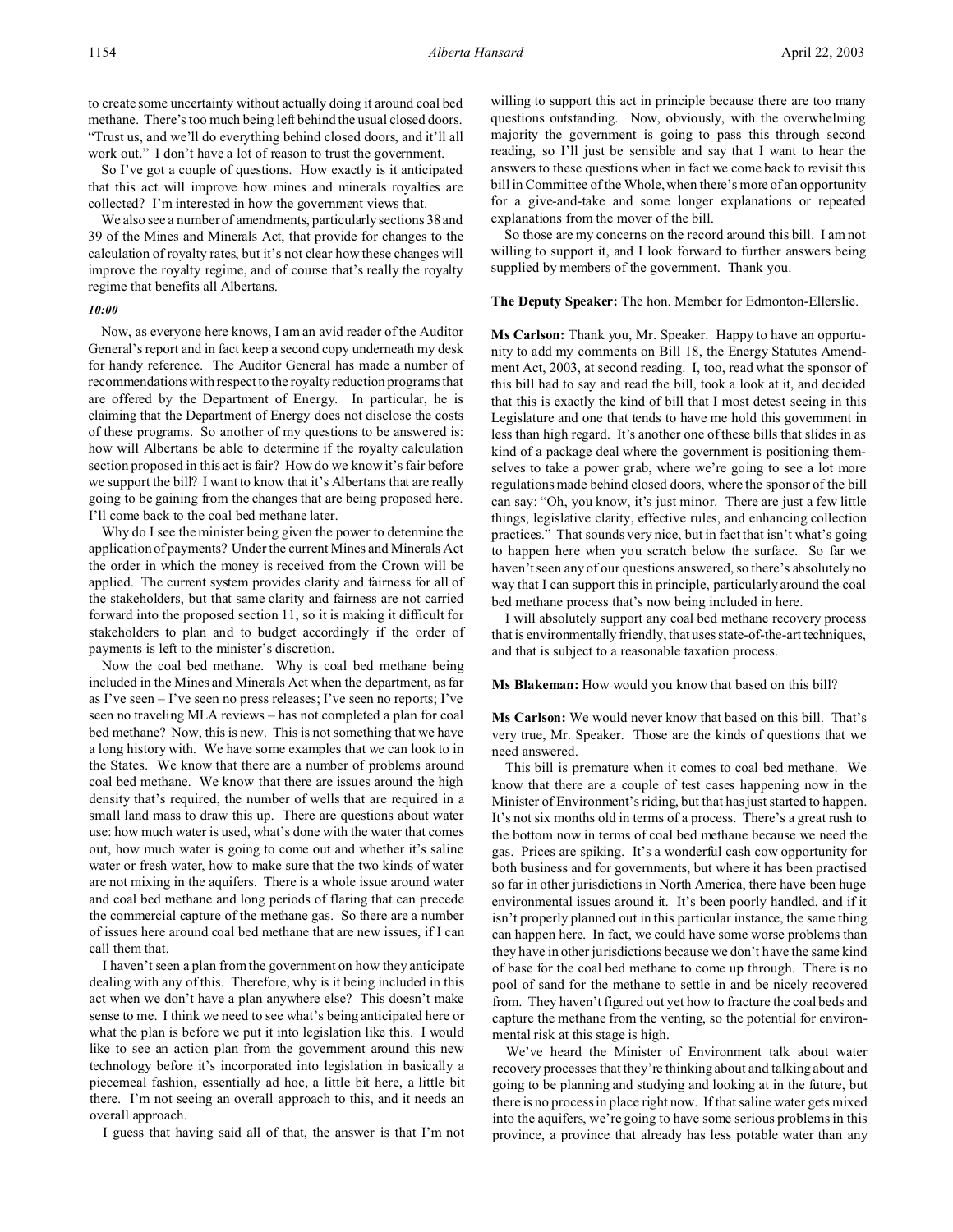So we'll see if the sponsor answers some questions, and I'm hoping that when we get to committee, the Minister of Energy will also stand up and put his remarks on the record about why he thinks this particular bill is a good idea. As it stands so far, it doesn't look too promising. It doesn't answer the basic questions we have to ask of legislation when it hits this Assembly. Is it going to make the province a better place for people, for the environment, and for the economy? No, it isn't. If you mess this up and have environmental spills or have venting of methane, it's going to be horrible for everybody involved, for the communities, both the environmental communities in terms of the land and water and air base and for the people.

So those are the kinds of issues that need to be properly addressed up front rather than after the fact when the government goes once again: "Oh, well, there are some minor corrections happening here, but, you know, it's all going to be fine in the future. Don't worry; we'll fix it up by regulation behind closed doors." It isn't good enough, Mr. Speaker. It's certainly not good enough for me to support the bill at this stage.

#### *10:10*

**Mr. Mason:** I have a question, Mr. Speaker, for the hon. Member for Edmonton-Ellerslie. I'd like to ask the hon. Member for Edmonton-Ellerslie how much freedom she believes this bill may give to the minister and the government to proceed in a nonsustainable fashion with coal bed methane extraction.

**Ms Carlson:** Well, Mr. Speaker, that's a very good question. As it stands and as it reads here, this bill gives the Lieutenant Governor in Council additional regulatory power and additional power to make regulations regarding taxation. We haven't talked about coal bed methane taxation yet and everything they can do behind closed doors. We don't have to see more legislation in here. We'll just hear announcements and press releases saying: oh, this is what we're doing with coal bed methane now, and this is why it's such a great idea. But, really, they won't provide us any scientific data or any background or any studies that they've done to prove that the way they're moving forward is good. We know that some of the research being done is being done well, and there are really good, positive options open, but we have absolutely no guarantee that this government will proceed in that kind of a fashion. If their huge mess and bungling of deregulation is any indication of what happens when this government races to the bottom, we could be in big trouble.

## **The Deputy Speaker:** Further comments? Questions?

**Mr. Mason:** So, Mr. Speaker, does the hon. member actually believe that this could be as bad as deregulation?

**Ms Carlson:** It won't be a \$9 billion boondoggle, Mr. Speaker, but it could be an environmental disaster. If that methane escapes into the air or we see spills on the land base or unrecoverable water cleanup processes, we can see contaminated land for a long time, and the cleanup in those kinds of situations is significant. Some of it you

never properly recover from. So I'm also wondering in terms of that kind of cleanup about the kind of liability that landowners will be facing when they allow this government to go forward with those kinds of processes on their land if we don't have the proper framework put in place to begin with. I'm wondering if this class action legislation that we're seeing in this Legislature may be just in the nick of time for some landowners in this province.

**The Deputy Speaker:** No further questions?

The hon. Member for Calgary-Bow to close debate.

**Ms DeLong:** I just wanted to say a few words to some of the questions that have been posed over the several days that this bill has been in second reading. I just wanted to let you know that most of it will be addressed during Committee of the Whole.

I did want to just give a little bit of comfort. There's some uncertainty here, I guess. There are concerns about coal bed methane. All we're doing at this point is looking at the difference between exactly who owns the methane that's in the coal, whether it belongs to the person who's mining coal or whether it belongs to a different formation down below. It has nothing to do with the royalty regimes, as you were talking about. This is not dealing at all with royalty regime changes. Essentially, what we're dealing with is collection methods, but we'll get into all those details during Committee of the Whole.

Thank you.

[Motion carried; Bill 18 read a second time]

## **Bill 12**

### **Financial Sector Statutes Amendment Act, 2003**

[Adjourned debate April 7: Ms Carlson]

**The Deputy Speaker:** The hon. Member for Edmonton-Ellerslie.

**Ms Carlson:** Thank you, Mr. Speaker. If I recall, I had just barely gotten started on Bill 12 last time mostly because we hadn't had a chance to get the feedback from stakeholders at the time that it was introduced. We've had a whole whack of legislation introduced in a short period of time without in many cases good briefings from the sponsors of the bills, and this would have been one of those. [interjection] It is so. So we can't get any information out of this government. We know that they like to do everything by regulation behind closed doors and what legislation they do bring in is quite closely held in terms of sharing information.

So what we see as one of the interesting questions on this bill, Mr. Speaker, is that it amends the Alberta Treasury Branches Act, and then it talks about other regulatory guidelines for ATB, and it amends some of the stuff in the credit unions system. Then plunked into the middle of this bill we have also a proposal to exempt employee benefit plans covering medical, dental, prescription drugs, and disability benefits from the Insurance Act. So our question is: why have you lumped a benefit program in a bill that's dealing with financial institutions – it doesn't seem to be very logical – or the consequential amendments to the Cemeteries Act and the Funeral Services Act? There must be some rationale for why these things are all in this bill. I can't see it here, and we hope that somebody will explain that to us when we get into committee.

We do have a few questions with regard to this bill that haven't been answered in the opening comments that we heard, so we would like those because subject to how the answers to the questions are given, this may be a bill that we will support because some parts of it sound like it's a good idea. We do need the financial institutions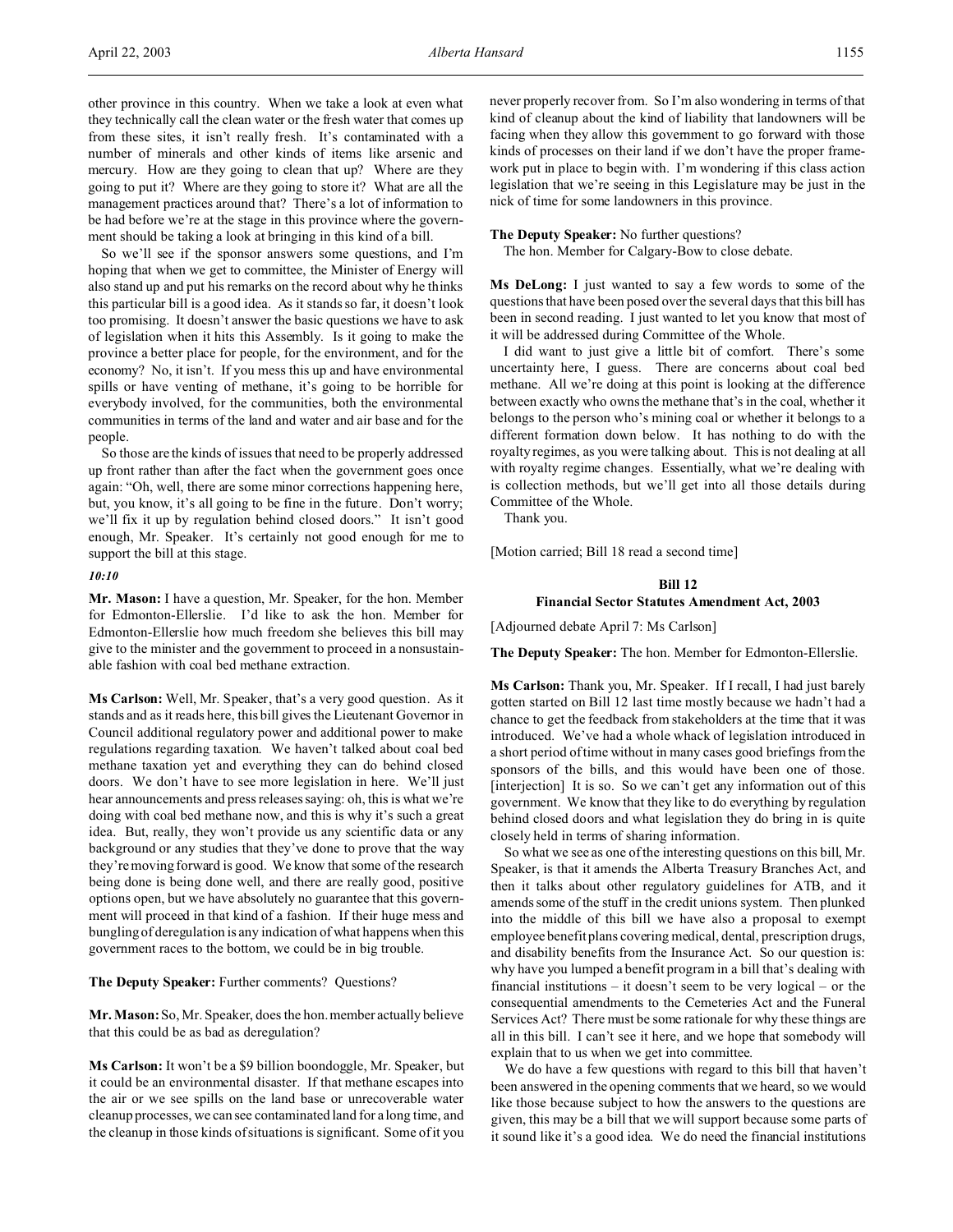in Alberta to be strengthened, and we do need them to be able to compete on an international scale if we want to retain any kind of Canadian ownership, I believe. With globalization there are some things that are better on a larger scale and some things that are not, and I prefer to keep my money here in Canada with a Canadian company if possible, and I know that that sentiment is shared by many people.

There are definitely a number of issues that have to be more closely examined before it's passed. So I'll put some of these questions on the record now, then hope that they are answered at the beginning of the committee debate.

Generally, we believe that these changes are significant because they affect the operations of the financial institutes. The concerns with the ATB and the credit unions we think are somewhat different and would be more properly addressed in separate legislation in small bills. It's never been my experience that a credit union wants to be compared in the same breath to the ATB or vice versa. So we're wondering what the rationale is for including them both in this particular bill.

It's almost like an omnibus bill that we see sometimes in miscellaneous statutes which we would not agree to when it has these kinds of significant changes. Someone needs to explain to us why we should agree to it here. We've known for a long time that omnibus legislation creates more problems generally than it solves, and we've seen that time after time here in the Legislature. So we need to figure out why the government is doing that, and it really helps if they just tell us. [interjection] Yeah, well, it's likely that we have to guess, but, you know, omnibus legislation, particularly dealing with financial institutes, can never be a good idea, seems to me.

So what other options did the department consider to bring this legislation up to date? Why didn't they go to little separate bills that would be very easy for us to pass in a speedy fashion? Who did the department consult about using this kind of omnibus legislation? Tell me that the credit unions are happy; tell me that the ATB is happy. I doubt it very much.

In terms of the ATB we see that now the ATB Financial will be able to serve as a financial leasing corporation and own insurance brokerage subsidies. Has the department done any analysis to determine how the bottom line of ATB Financial will be affected by this act? Clearly, it's going to increase. By how much? Have they done any surveys on how this is going to impact existing providers? This has been a hugely controversial issue. You walk in the door of these institutes and often you're a captive market. If investors are not sophisticated or have the time to shop around, ATBs will, I believe, perhaps have an unfair advantage. So how does the department address this?

#### *10:20*

We hear every two or three years rumours floated that the ATB is up for sale again. How's that going? Will these amendments make it more attractive to outside markets? If they could answer those questions. How do you see the ATB financial services improved for customers with this legislation?

To some extent the same questions apply to the credit unions. We like the credit unions to have the insurance brokerages within them. They've been asking for these changes for a long time so that they can stay competitive, and it's nice to see them here. But still a few questions, and one of those is that in one part of this bill credit unions are going to be allowed to use any means to contact the owners of unclaimed accounts. What exactly does that mean? Are there any limitations? What processes do they expect to be used? Why was it worded like this in the bill? It sounds somewhat negative in the manner that it's presented here. What are the rules and regulations under FOIP in terms of personal information? Does it have to be an employee of the credit union? Can they farm this out to somebody else? All those kinds of questions we'd like to have answered.

Now, it also talks about in this bill the credit unions being allowed to operate as any prescribed business, and there's no definition in the bill that I could see of prescribed business. Can they tell us what that is? Does that then meet with the original purpose of credit unions in this province, or is it starting to broaden their mandate to a point that takes them outside the original intent of having credit union services?

I think those are the two key issues, the credit unions and the ATB, that I wanted to talk about. I have some questions around the Insurance Act and public-sector pension plans, but perhaps we'll see what kind of an overview the sponsor of the bill gives us in committee, and perhaps those questions won't need to be asked.

So those are my comments at this time, Mr. Speaker.

[Motion carried; Bill 12 read a second time]

## **Bill 28 Freedom of Information and Protection of Privacy Amendment Act, 2003**

[Adjourned debate April 15: Mr. Lukaszuk]

**The Deputy Speaker:** The hon. Member for Edmonton-Centre.

**Ms Blakeman:** Thank you. Thanks for an opportunity to speak in principle on – I'm not sure if it's for or against – Bill 28, Freedom of Information and Protection of Privacy Amendment Act, 2003. Now, I know that this is partly the memorial bill for the Member for Edmonton-Castle Downs.

## **An Hon. Member:** What?

**Ms Blakeman:** Yeah, well, this was the one where he was very keen on getting into the newspaper for going up against one of the parking companies who was able to access home addresses and send their bills out through it, and this got him a lot of press in the summer a couple of years ago. So that's why it's a memorial bill for him or commemorative or however you wish to put it, but I don't think that's enough to be approving of this bill.

There was an entire freedom of information and protection of privacy road show that happened. I'm sorry. It was actually called a special select FOIP review committee, not a road show, and I was expecting much more of the work that was done by that committee to show up in this bill, which is part of the problem that I'm having with it, that there are a number of areas that should be in here and aren't. So why aren't they? What was the hesitation? The work was done by the committee. It was brought forward in their report, tabled in the House. Where is it? It's not in the bill. Why not? So the member should be able to tell us that.

Once again I'm assuming this will get passed into Committee of the Whole, and then we should be able to get some pretty clear answers about what happens there. I mean, I had looked for there to be some improvements with FOIP, particularly around people's access. This was supposed to be enabling access, and some of the common means that are used, mandatory and discretionary sections that are used to get out of providing people with information I expected to be reduced, and I'm not seeing that particularly here.

There were a couple of things that I was pleased to see. One is right in the beginning where we're talking about including biometric information under the definition of personal information. I think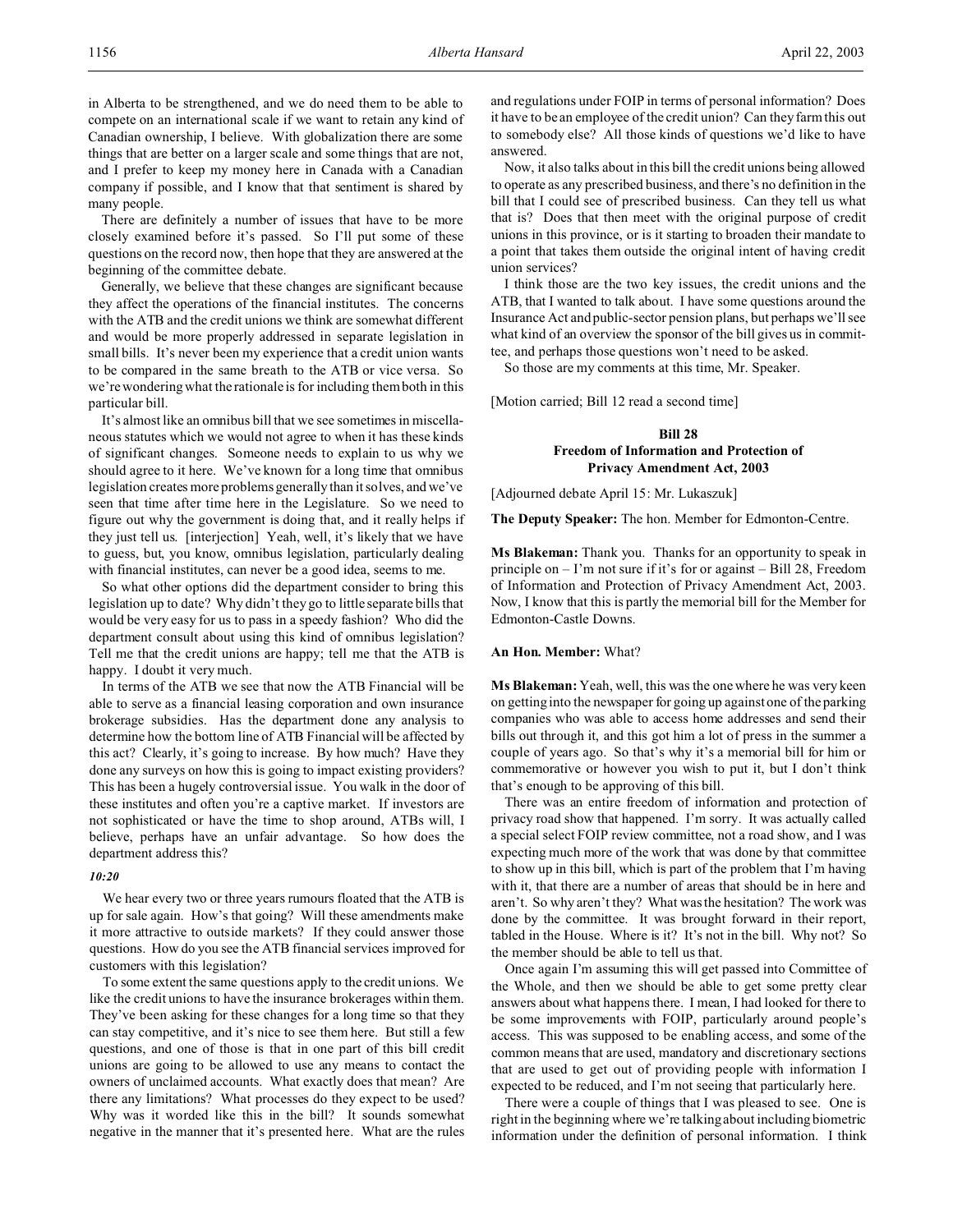that's excellent, and I was looking for that, and I'm really glad to see it here. Essentially, what that's doing is specifically saying that things like fingerprints and blood type, genetic information, those kinds of distinctly identifiable sort of DNA kind of information bits about somebody are going to be covered under this and included as personal information, which is a good step, but some of the other things are a little confusing, so I'll look for some clarification on that.

The registry is being clarified by what is meant as a registry, but then it goes on and talks about "authorized or recognized by an enactment." So I'd ask the sponsoring member to please table in the Assembly as part of the debate on this bill a list of exactly all the registries that would be captured by this amendment, because to just say a registry is "authorized or recognized by an enactment" – how or what? Somebody is supposed to plow through every single amendment that exists under the province to find out whether or not the registry is captured or not? It's not clear enough, and it needs clarification. So table the list or amend this so it's clear exactly what's being contemplated.

Also a little confusing is the section where it talks about the elections. Now, I don't know if this was anticipating the minister of health's decision not to hold further elections of the regional health authorities or understood that at that time the minister was going to disband the elected bodies and just go with appointed ones. It's just not clear what's meant in this section. I'm asking for an explanation on it because it's talking about an election. But if a board of an agency elects an executive, does that count under this definition? It's probably that they meant to be talking about citizens in a community electing it, or maybe they meant under the Local Authorities Board. It's just not clear, and under FOIP that's not good enough. This has got to be clearer, so let's have that nailed down.

We also have this odd phrase about "in the prescribed manner" which is appearing. It's talking about: the third party has in the prescribed manner consented to or requested disclosure. What exactly is the prescribed manner? What's being contemplated here? Is this going to be made clear in regulation? I hope not. I hope that it's spelled out clearly in the legislation, because otherwise this gets pretty darn confusing. So I need the sponsor of the bill to commit to share with the Assembly exactly what he understands this to mean, or maybe the chairperson of the special select FOIP committee could expand on that.

## *10:30*

There also needs to be some clarification around: providing the notices must be given to. Does that mean the third party has to have received the notice? Will that impede giving notice in compelling circumstances where, for example, time is of the essence? In a different section there is a definition of what's meant by given to a person, but it's not clear if that's what's being intended in this particular bill. There seem to be four different ways that notice can be given, but you start cross-referencing with some of the others and then it gets confusing. So I'm asking for clarification around that as well.

This should be a very useful bill to many people, and without having to work very hard, I've already come up with half a dozen areas that need pretty clear clarifications. I'm going to ask that we get that kind of clarification from the sponsoring member and that some of these new definitions, particularly in the beginning sections, are spelled out and we get the examples that I've asked for, that we get the tablings brought forward and tabled in the House so that this is clear to everyone. This is a piece of legislation that we all use. It's now going to be expanded to the business sector. There's

certainly been a plea that we please get on with it because the business sector is waiting for this, but it has to be clear. We cannot do this to people when there's that kind of uncertainty around the definitions in this bill. So I'm going to ask that some additional work be done on this and that the explanations be provided.

At this point I want to support this, and I can't. It's just not good enough. So with that, I'll see if I can get some responses that are enough to make me change my mind. Thanks, Mr. Speaker.

## **The Deputy Speaker:** The hon. Member for Edmonton-Ellerslie.

**Ms Carlson:** Thank you, Mr. Speaker. Happy to participate on Bill 28, the Freedom of Information and Protection of Privacy Amendment Act, 2003. I sat on this committee with my colleague from Edmonton-Gold Bar as Official Opposition members, and this committee actually tops the list of worst experiences on committees in this Legislature. It used to be that Public Accounts was at the top of that list, and now this committee is there.

When I take a look and reflect back on why they were horrible experiences, they're process issues. In this particular case it was because of the chair of the committee. I seriously considered sending him *Robert's Rules of Order* for Christmas, but I didn't think he'd read it, so it would just be a waste of everybody's time and effort. We had some really horrible experiences on that committee in terms of interpretations.

### **An Hon. Member:** And just making stuff up.

**Ms Carlson:** Yeah. Well, that's true. Exactly right. That's what happened sometimes. Information was just made up. [interjection] It was absolutely that kind of committee, I'll tell you.

I try to get along in all-party committees, and for the most part that really works well. Some of the committees, like sitting on the Heritage Savings Trust Fund Committee, which I have done for a long time, maybe eight years now, have been very interesting experiences and enjoyable experiences, and some good work has been achieved as a result of that. But when you have a committee where the chair for some reason has his own agenda . . . [interjection] Well, there you go. The Member for Edmonton-Highlands was also on that committee, and I'll tell you it was an experience to remember, and his comments are accurate. It was an unbelievable experience. Things that should have gone smoothly just totally blew up, and he had even his own members very upset with him at a variety of times, and we could have only wished that the deputy chair would have taken over any number of times so that we could have processed . . .

### **Mrs. Jablonski:** Well, thank you.

**Ms Carlson:** Yes. Well, it's a compliment well deserved.

It was an experience, and I hope that in this Legislature I never see that particular member chair another committee, certainly not an allparty committee, because it was painful for everybody involved, including support staff. You know, I expect that when we're in these all-party committees that we talk in the committee, go away, the department works on some stuff, and it may or may not come back looking exactly like what you talked about in the meeting, and that's fine. That's the process, and the information at the end of the day looks relatively like what we had talked about in the meeting with some exceptions, and all that's fine. But the day-to-day workings of committees have to go smoother than that, and we certainly expect that in this Legislature and particularly in committees where there is a high participation by department staff and by the general public.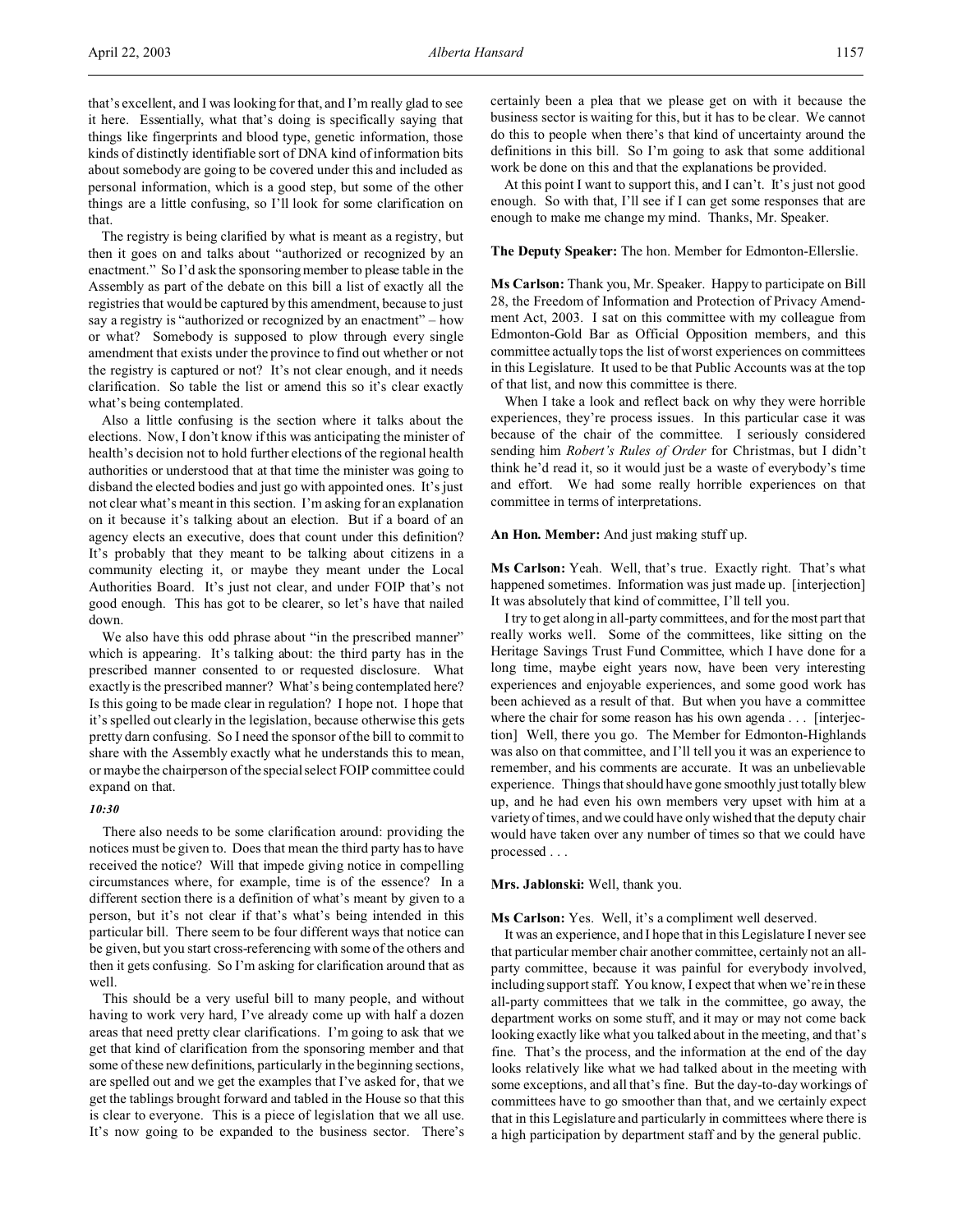**Ms Blakeman:** And now the business community.

**Ms Carlson:** Now the business community. Exactly right.

I particularly hope that that experience is not repeated here again. I've sat on lots of all-party committees over the years with very excellent chairs who were government members and who follow procedures and processes well and are open to discussion and debate, and the outcomes are excellent. This committee took way longer than it had to. We could have been done this work a lot sooner even allowing for the Member for Edmonton-Castle Downs to do grandstanding whenever he felt like it. That could have all been accommodated, but I have to tell you that this was an experience.

So for that reason, Mr. Speaker, I'm going to save my debate on the content of the changes for later. I am going to oppose this bill in principle at this time, and I'm going to oppose it because of the conduct of the chair, and I want that to be on the record.

[Motion carried; Bill 28 read a second time]

# **Bill 29 Law of Property Amendment Act, 2003**

[Adjourned debate March 27: Dr. Taft]

**The Deputy Speaker:** The hon. Member for Edmonton-Ellerslie.

**Ms Carlson:** Thank you, Mr. Speaker. I am happy to speak in second reading on Bill 29, Law of Property Amendment Act, 2003. What it looks like here is that the highlights of this bill are that it ensures that providers of mortgage default insurance have the ability to sue borrowers for any balances owing when they default on a high-ratio mortgage. I don't actually understand why this is required, because I thought that this was already something that was available. Maybe I misunderstood. It looks like this is looking for leveling the playing field for mortgage default insurance providers by ensuring that they have the ability to sue borrowers.

We all know in this province about CMHC, the Canadian Mortgage and Housing Corporation, who provide high-ratio mortgages. You pay a premium on your mortgage for the insurance that they provide if you default on a mortgage, so I guess now what they're looking for here is for other people to move into the market. So I'm wondering why this government would be doing this at this time. The CHMC does not fulfill its stated objective of leveling the playing field, they state, when you talk to the company that wants to come in, which is GE Mortgage Insurance Canada. I don't see in this bill particular reasons why we should support this, and we haven't even got an opinion from the Canadian Bankers Association on this. So why does the government have to get in the middle of this?

## *10:40*

It's been a system that's worked quite well, and there is now a process in place where you can't assume mortgages without qualifications, and what's also being asked for here is an amendment to this bill that allows people to do that. So what would happen, then, is that if that second person defaults on the mortgage, the original mortgage-holder is still on the hook. Well, who's going to agree to do that, Mr. Speaker? I don't want the liability for some other fool who can't make his mortgage payment. They need to assume that liability on their own, so I certainly won't be supporting that kind of amendment, and I haven't heard any good reasons for us to be taking a look at, in what is actually a very small market in Alberta, making this change at this time. I want the sponsor of the

bill to tell us what the Canadian Bankers Association says and to tell us what CMHC says about this as well.

So waiting for those comments, I'm going to withhold my support on this bill.

[Motion carried; Bill 29 read a second time]

## **Bill 31 Local Authorities Election Amendment Act, 2003**

[Adjourned debate March 27: Mr. Graydon]

**The Deputy Speaker:** The hon. Member for Edmonton-Riverview.

**Dr. Taft:** Thank you, Mr. Speaker. I will be following the debate on this particular bill with some interest because it cuts to the very heart of the functioning of democracy in our society. There are portions of this bill which deal, for example, with ballots and particularly special ballots. It deals with the work of returning officers. It deals with the nitty-gritty mechanics of how elections are held, and as mundane as some of those details may seem to most people, ultimately they can determine the outcome of an election. We've seen no more dramatic example of that than the American election of two or three years ago, which was plagued with all kinds of problems. So we can take our balloting and our voting and our democracy for granted, but we do so at our peril. This particular act will influence exactly how that process works. As a result, I hope it's an act that all members in the Assembly study and consider and debate. While the principles at stake here appear mundane, as I said, they are ultimately profound.

Those are really the only comments I'm going to make until we move into committee, where we can actually talk about the mechanics: what's going to happen in regulations, what's specifically provided here. At that time, we will be bringing in, undoubtedly, some examples of where questions have needed to be raised over balloting in Alberta elections and in other elections. Who knows? We may even bring in amendments, but for now I'll let this go through second reading and look forward to debate in committee.

Thank you.

**The Deputy Speaker:** The hon. Member for Edmonton-Ellerslie.

**Ms Carlson:** Thank you, Mr. Speaker. I really have to get on the record on this particular bill, Bill 31, the Local Authorities Election Amendment Act, 2003.

It's a good idea, I think, that after the elections the Minister of Municipal Affairs gets feedback about the process and how it can be improved. Some of the recommendations we see in here are good, but I have to talk a little bit about the special ballots process. That's really, really a problem as it's laid out in this particular bill. The problem is that in the last election the process for special ballots was too loose as it was. [interjection] Too loose and inconsistent. That's true. There were lots of allegations and concerns and discussions with returning officers about what was happening.

What would happen is that candidates and candidate teams could take the special ballots and get them signed by a constituent and then turn them in. The complaints that came to a number of offices were that people thought that they had voted because they'd been told that they'd voted and they'd signed a piece of paper, but they hadn't actually written in anybody's name or marked an X or a check mark or whatever process they wanted to use. Then when ballots were counted, many of them looked like they were filled out by the same hand at the same time. So that's a serious problem. We had a number of returning officers very concerned, mostly in urban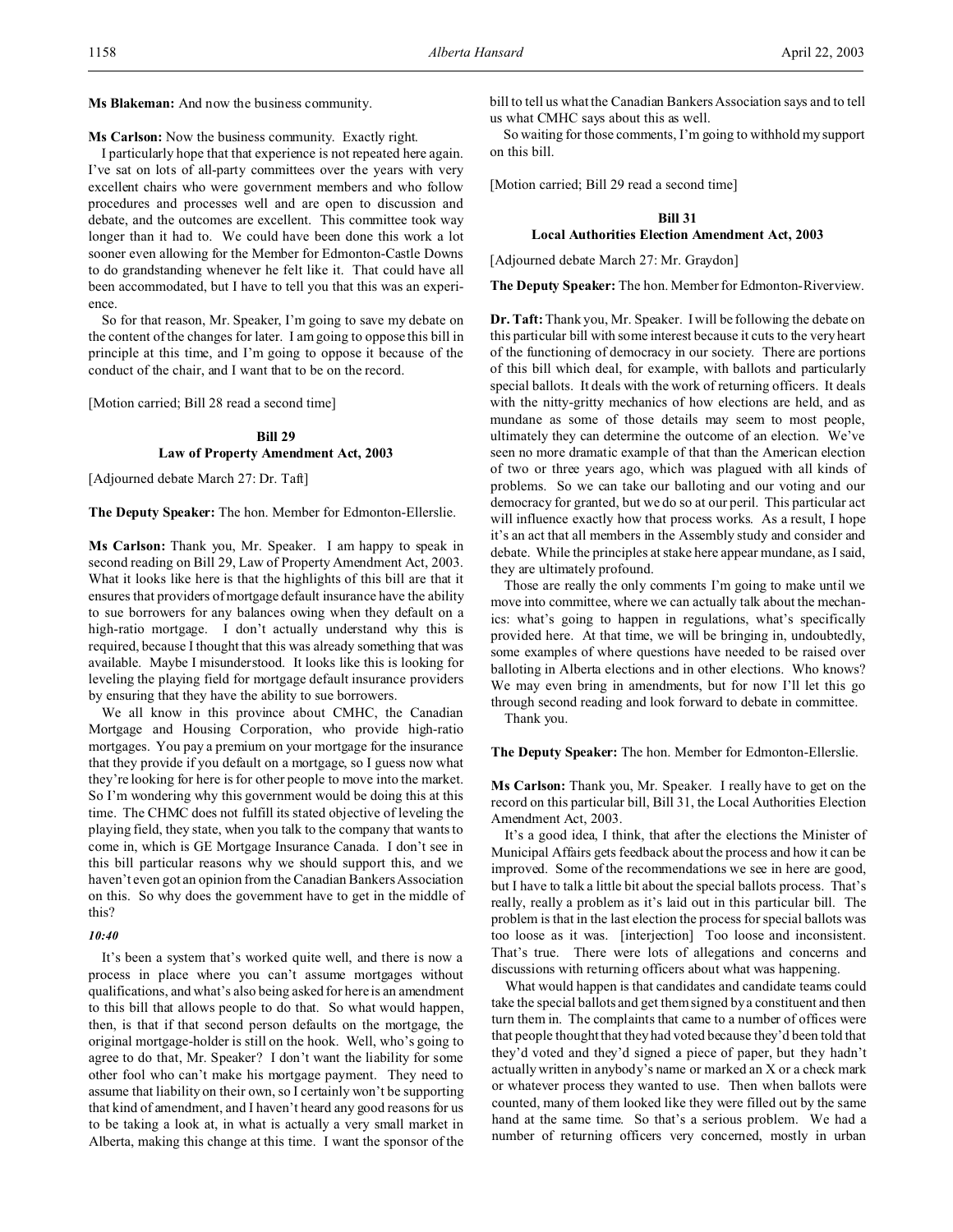centres, to be quite frank, Mr. Speaker, and to my way of thinking that's a process that needs tightening up, not loosening up.

I really agree with special ballots. There are circumstances where people are not able to get to the polls on election day: they're out of town; they just got out of the hospital; they're not very mobile; they don't speak the language. There are lots of really good reasons to have a special ballot process. What I would like to see happen is that when campaigns encounter someone who is a candidate for a special ballot, they contact the returning officer, give him or her the name, and have the returning officer go to the constituent to have the ballot filled out. So it maintains a level of impartiality in the process and doesn't call into question the count at the end of the day or perhaps have a smear against the name of any particular camp or any particular candidate.

This is an issue of particular importance. What this bill looks at doing is giving more ability to campaigns to use special ballots, and I think that that's a flawed process. I know that it increases the cost marginally of running the offices and puts a little bit more work on the returning officers during the writ period, but those officers, I think, are certainly up to the task. I had this discussion with the returning officer in my riding, who has been the same returning officer for all three elections and who, by the way, does an absolutely outstanding job there, I think. I have to tell you that at the first election I had some concerns because he is the cousin of the person who ran against me for the Conservative Party in the first election, but from that very first day of the writ dropping, he was very impartial, very fair, very reasonable, and continues to be that way in all elections. So I have to say that any fears I had were misplaced. He has done an excellent job, and I have heard the same said of many returning officers in this province. I truly believe that they operate with a very high degree of integrity, and I would have absolutely no qualms about them handling this special ballot process from beginning to end.

I have no end of qualms when that process is handed to campaign teams. Candidates and teams have the best of intentions, but things happen in elections, and it's easy for them to get out of control. We really need to make sure that the fences around this process are fair and reasonable. In my riding we always have contentious issues. In fact, in the last election one person at a street number and a particular avenue voted in my riding and then voted in the riding he actually lived in, which had the same street number and avenue, which happened to be in the Member for Edmonton-Mill Creek's riding. These things happen. He was given the benefit of the doubt. [interjection] Well, they're not supposed to, and I brought it to the attention of the returning officer for the province.

The returning officer in my riding bumped it right out of his jurisdiction immediately. Apparently this person was talked to and apparently said that he made a legitimate mistake. Once he voted at the early voting station and then once on election day. I know the Member for Edmonton-Mill Creek's riding and my riding. You know, we have 20 or 30 people voting from one house. I don't know how that happens, but it happens. They're not always big houses, I have to tell you. So you can imagine the kind of difficulties that happen in some of these ridings. [interjection] Some of them aren't three storeys. Some of them are little tiny houses. He's laughing because he knows this is true. This happens.

## *10:50*

The special balloting process is something that is much more controllable with the right kinds of fences built around it. I definitely do not want to see campaigns or other individuals have access to the management of those particular ballots. I definitely want to be able to call the returning officer and say, "Here's a candidate; please look at this," and have some process for having those people being able to exercise their franchise. But I sure don't want to put it in the hands of any practices that maybe come into question, and we had several of those in the last election, and that was several too many for me, Mr. Speaker.

So I'll vote against this in principle, and I'll look forward to seeing an amendment come in in committee.

#### **The Deputy Speaker:** The hon. Member for Edmonton-Centre.

**Ms Blakeman:** Thanks. I just briefly want to talk a little bit on the same issue, and that's around the section in Bill 31, the Local Authorities Election Amendment Act, 2003, around the special ballots. Special ballots are really important in Edmonton-Centre. We have a large number of frail seniors or shut-in seniors or, depending on the weather, just people that would have difficulty with mobility problems. We also have a number of citizens who have a physical disability. So the potential for the use of a large number of special ballots is certainly there. I have not experienced, at least to my knowledge, the same number of questionable circumstances around special ballots, but I'm certainly aware of the capacity for that, and I am concerned that we make sure that we deal with this issue while it's possible to do so, while we have a bill like this in front of us. So although this is local authorities and wouldn't necessarily affect us for a provincial election, nonetheless what we're setting out here is likely to be used in other places, and I think it's important that we get it right.

What's possible now, as my colleague from Edmonton-Ellerslie mentioned, is to have campaign workers filling out or assisting constituents to fill out the special ballots. I agree with her that I think this needs to be done by a staff member under the direct control and supervision of the returning officer for that particular area. Now, that may well require some additional staff because in some areas I think you would end up with a number of special ballots. Nonetheless, I think we need to look to that, because we cannot have the results of elections fall under the same sort of disarray as we saw in the States. I mean, it made those elections a laughing matter, and I think it's really important that that not happen to us. So there's a potential to follow through here. We have the ability to deal with this with this bill that's in front of us, and we need to do that. I won't belabour the point. I just want to make sure that it will be dealt with here and with the assumption that those same sections could be carried on to other acts that are affecting elections in Alberta.

So until this can be dealt with and tightened up, I have hesitations about supporting the bill, but let's see what the sponsor of the bill has to say about it. Thanks very much.

**The Deputy Speaker:** The hon. Member for Grande Prairie-Wapiti to close debate?

[Motion carried; Bill 31 read a second time]

## **Bill 32**

#### **Income and Employment Supports Act**

[Adjourned debate April 15: Mr. Dunford]

**The Deputy Speaker:** The hon. Minister of Human Resources and Employment.

**Mr. Dunford:** Thank you, Mr. Speaker. Bill 32 consolidates and updates existing legislation, integrates income and employment training programs, increases accountability for training service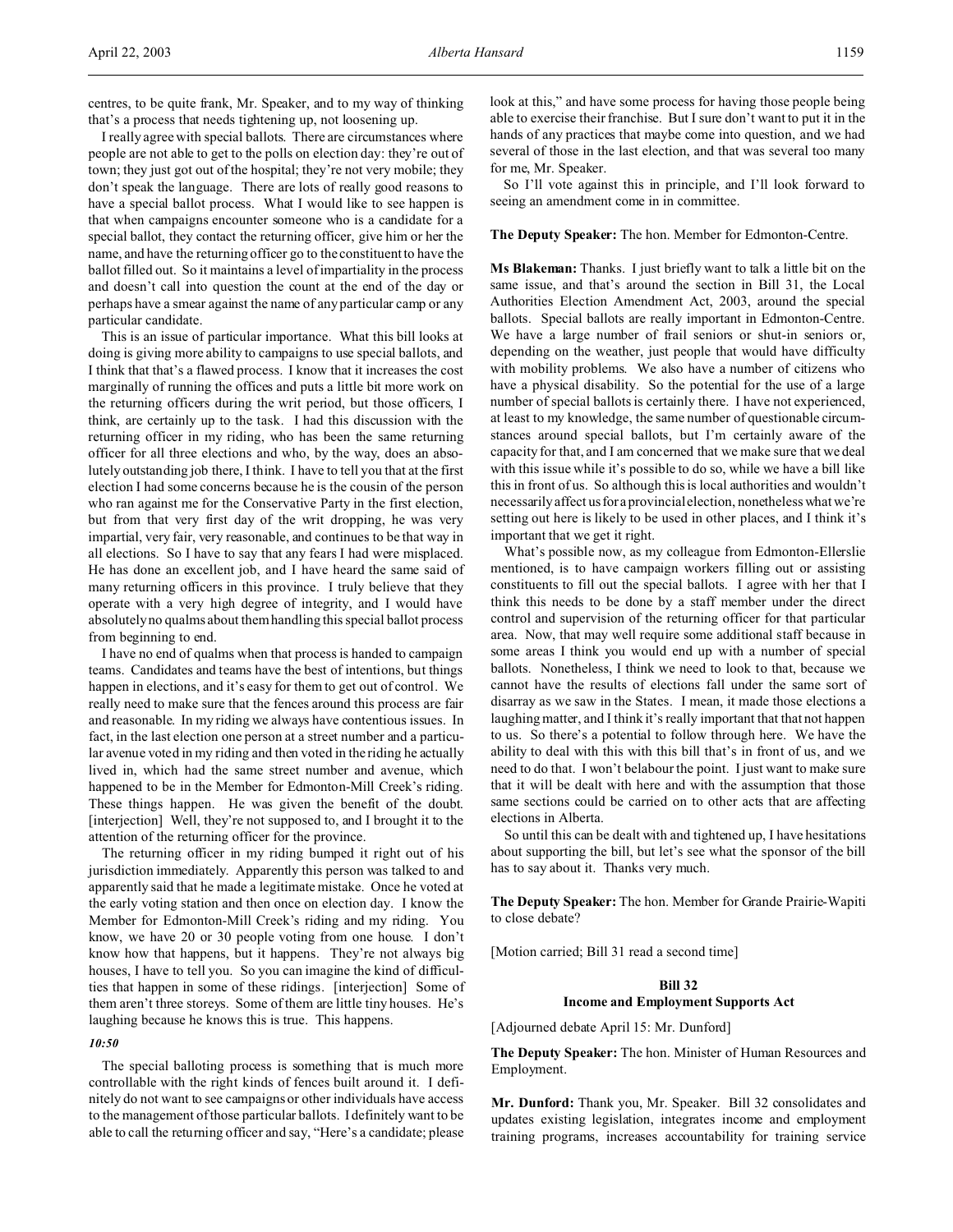providers, and builds on Alberta's success in helping people prepare for, find, and keep jobs. The Income and Employment Supports Act brings three income-supported programs – supports for independence, widow's pension, and skills development program living allowances – together into a single integrated income support program.

Mr. Speaker, Bill 32 is a bold step forward for Alberta and takes us even further away from old approaches to welfare that simply did not work. They trapped people into ongoing dependence on government handouts instead of giving them the hand up they need to live independent and productive lives. Bill 32 shifts the focus from programs to people. It will make sure that programs work for people instead of trying to fit people into programs that often do not match their needs. The new approach will put the right building blocks in place and tailor supports directly to what people need to become as independent as possible.

With that, I would move second reading of Bill 32.

**The Deputy Speaker:** The hon. Member for Edmonton-Riverview.

**Dr. Taft:** Thank you, Mr. Speaker. I'll be candid: I need to give substantially more thought before I can get into a detailed debate on this issue. I do know, as the minister undoubtedly knows as well, that these are sensitive programs. Fundamentally, people's lives hang on these programs in a way that people's lives don't hang on very many government programs. I'm sure that all of us as MLAs have heard from constituents and family members and so on the concerns about the supports for independence programs and the training programs and the whole package that comes along with them.

There has also been a prolonged and vigorous lobby for improved benefits under these programs. Frankly, I'm sympathetic to some of those lobby efforts because there's a point at which being economical and being tight with money crosses over into being mean, and I do feel at times that as a government that has happened. We've somehow from time to time lost the sense of the humanity of truly poor people in this province. I think we all would like to regard income support programs as simply temporary measures while people perhaps for whatever number of reasons are caught without work and without income and need a bit of support until they get back into the workforce. The great majority of people who use these programs, I believe, use them on that basis. It's a pretty short-term support that keeps a bit of food on the table and keeps them from becoming homeless until they get their feet under them again. So that kind of mechanism is important, and obviously in principle it's one we agree with. This bill rearranges the administration of these programs, the mechanics of these programs, yet I'm not convinced from the information I've got that they will improve some of the fundamental issues of human dignity that are brought up by questions of absolutely bare minimum payments, supports under programs like supports for independence.

## *11:00*

So, again, as with previous bills, when it comes to committee we'll have had time to look at these more closely. I'm sure there are good things. I'm sure there are issues where we will disagree with the government. We will be looking forward to an informed debate with the minister as typically we do have with this minister.

With those comments, Mr. Speaker, I'm done.

**Ms Blakeman:** I'm not. I'd like to address a number of different areas around what's being proposed in this bill. I'd like to talk about the effect of the bill or the result of it around abused women and their children, I'd like to talk about what happened with the widows' pension program, I'd like to talk about the training concerns, I'd like to talk about AISH, and I'd like to talk about the hand up.

I asked a question in question period today, and part of that question was directed to the minister. I do have real concerns. Where we have women with children that are trying to escape abusive situations, they are often women who do not have any financial resources. If they did, they wouldn't be in such dire circumstances. They could pack up, get into their SUV, and drive to a hotel. It's less of an issue then. But for women who don't have resources, perhaps they don't have control of the family finances, perhaps they don't have a bank card or don't have access to the cheque book or don't have the ability to easily get their hands on cash, then being able to access SFI becomes their lifeline. I have real concerns that we are not doing everything that we can to help these women and their children get away from the circumstances that they find themselves trapped in. Part of this is connected to the last category that I was talking about, the hand up. I understand what the government is trying to do when they say that we're trying to give people a hand up, not a handout.

My point in all of this is that you have to be pretty low in life circumstances to be below that hand so that it is giving you a hand up. With the criteria and eligibility around this program you've got to be really destitute to be eligible for it; therefore, when we have abused women and their children that are on this program, they're in pretty dire straights.

I could hear the frustration in the minister's voice during question period this afternoon about: why are these women even needing to be on his program? We're obviously not dealing with the issue where we need to be, which is where the violence is starting in the homes. We're not dealing with the issues around the women and children having to flee. There was, in fact, legislation that was originally proposed by the then member for Edmonton-Highlands which turned into the bill that was sponsored by the then member for Currie, which was the family violence protection act, which does in fact allow for women and children to stay in the home and for the police to remove the aggressor from the home if it was felt that violence was imminent. But it's not doing enough. We still have women and children fleeing in the middle of the night in their pyjamas and then trying to access some of the programs that are available here.

The minister did put together and had an MLA committee to review low-income programs last year. I know that they brought forward a number of recommendations. Primary among them was that there be more money, and that's part of my concern. I know that the SFI program already makes some extra allowances for women who are fleeing abusive situations; for example, being able to apply for and under special circumstances get damage deposits, which is something that is not available to most people on the program. So I understand that there are already some things that are being done, but that amount of money is not enough for a mother and her children to stay out of an abusive relationship, generally speaking, and we need to work to that. I'm not going to let the opportunity go by to make that point.

Secondly, we've got the issue around the widows' pension program, and honestly I can't even remember when it was put together, but a long time ago.

## **An Hon. Member:** Eighty-four.

**Ms Blakeman:** Nineteen eighty-four. Okay. Oh, that's interesting.

What we had was a challenge where a group of individuals who were divorced or never married went to the Human Rights Commis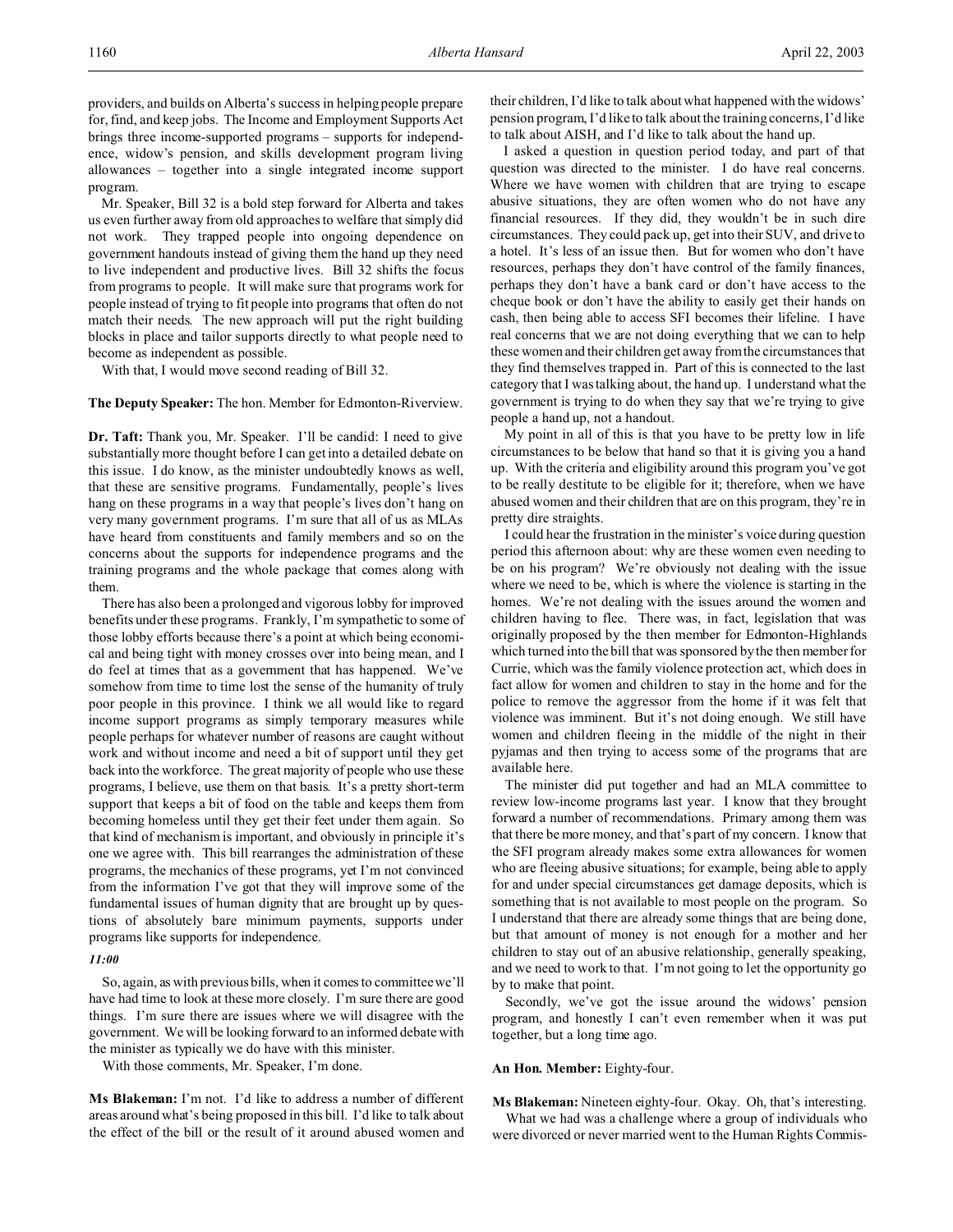sion and said: this is discrimination based on marital status. People who are widowed are able to access this special amount of money, and frankly the money was more attractive. A single person on supports for independence now is around \$402 a month for a single male, I think. We're looking at a couple getting \$772 on SFI, a child and an adult getting around \$819, and then medical benefits would be above and beyond that, I think. On AISH we've got recipients getting about \$850 a month, and the widows' pension recipients were receiving up to \$880 a month plus medical benefits. It did look better than SFI, frankly, and that's why it was attractive to a number of people.

We also know that we've got a demographic out there, and specifically that was women between 55 and 64 who chronically have been unable to be successful in re-entering the labour market. I think that we will see that demographic slowly disappear. I expect that with the women from my generation, for example, it just won't be an issue. We've worked since we came out of school, whether that was high school or an institute training program or university. We expected to work our whole lives, and we have. So I don't think we will find ourselves in the same situation.

But several generations of women in advance of me did not have the advantage and the access to postsecondary training for those kinds of career opportunities that would pay them a better living wage, and when they found themselves widowed, the likelihood was they hadn't been in the labour force ever or possibly not since before they were married with some sort of minor administrative or retail or service experience that did not translate well for them 20 or 30 years down the road. So they were in need of this assistance, and in fact they got it when the program was instituted in '84. That program has now been challenged because there were women who were divorced or who were never married who were also suffering the same problem between 55 and 64. That's a demographic where it was very difficult for those women, just given their life experience, to get back into the labour force.

The programs that we, in fact, had like Options for Women did not translate well coming from underneath the funding from the federal programs. When we had the labour market programs come together with the provincial government, it didn't translate well. Options for Women did not get further funding, and they closed. So even organizations that were there to help women that were in that particular age bracket did not make the transition into the provincial government funding. I think it's a great loss because that was a particularly excellent organization, but it's gone.

We had the widows' pension program challenged by other women – and their only difference was based on marital status – and, not surprisingly, they won. I knew they would, and I also knew that the government was not likely – in fact, it probably couldn't, if we're realistic about things – to open the program up. Instead, they're going to end up shutting the program down. They have given more time than I expected for transition on the program, but it will be phased out. No question.

### *11:10*

I'm hoping that as we work to improve the status of women in Alberta, achingly slowly based on comments I've already heard in this House tonight, as we continue to work on the status of women, in fact, as I said, we wouldn't need this program in the future. But I know that there will be a number of women for whom this is a really frightening experience, to be told that this program is closing down and that they will have to transfer into the SFI program. I've already mentioned the numbers here. Some of them could be looking at a drop in their income by 50 percent, down to sort of \$400 a month. Now, try to imagine being a single woman under 65 trying

to live on \$400 a month in this world. How safe do you think you're going to feel? What kind of accommodations do you think you're going to find to live in? Pretty scary stuff because those kinds of accommodations that you're going to find for the \$400 mark are not going to be in great areas of town. So just think of yourself as being a fairly proper widow, who's perhaps just into her early 60s, who could be looking at that kind of drop in income. It's going to be pretty frightening, and I look to the minister to help make that transition. I don't see how it could possibly be positive but at least less frightening than without some of the transition. That's possible for the minister to do.

I continue to be concerned that we did not see an increase in the AISH program, which I think really needs to be addressed, and we did not see it coming along with this low-income program review that we expected to see. It becomes a question about: what kind of a society are we? There is a long-standing argument for – what's it called? – a pension for everybody. Everybody gets a certain amount of money no matter what.

**An Hon. Member:** A guaranteed minimum income.

## **Ms Blakeman:** Guaranteed income. Thank you very much.

And there are a lot of very positive, good arguments for that. I don't see that happening in Alberta, and I'm realistic enough to see that it's not going to happen, so I'm not even going to argue for it – I'm wasting my breath here – but I think that there are some of the existing programs, though, that we need to look to. Of course, one that affects an awful lot of my constituents is AISH, and I'm really concerned about the levels. We've got a serious housing problem, access to housing. The private landlord program is frozen at the same level. Rents are finally going up, so for the last couple of years private landlords have been able to increase their rents and recoup the money that they claim they weren't making in previous years. Housing and adequate housing, especially for people on AISH, has really become a problem.

A lot of the people in my constituency who are on AISH are not necessary physically disabled. A lot of them are mentally disabled: brain injury and mental health problems. So specialized housing becomes really important for them, and 850 bucks a month is not a lot of money, especially when you're looking at other things to ease the pain in your life. Over-the-counter and alternative treatment, for example, that are not covered by the medical benefits, again, become really important. So I cannot say enough how disappointed I am that there was not an increase in AISH and that the increase that I see for SFI is painful.

Finally, the concept of the hand up. As I said, you have to be pretty low down to be below that hand that's going to be up. You know, just given the assets, the expectation that you really have nothing before you're qualifying for these programs, I struggle with. I know that this government isn't going to be any more generous than they are, and I think a number of government members probably feel they're being very generous with these programs. I disagree, and I would do more, but I'm not in government right now.

I think the other area I want to talk about here is training  $-$  it's just the one that I've skipped over that I listed – and again I look to the Auditor General for advice here. In the time that I have sat on the Public Accounts Committee, and I'm now in my seventh year, the training programs are a real problem. Just looking very quickly at my notes, going back to the '96-97 annual report, the Auditor General was identifying problems with the training programs, with the monitoring of it, with ensuring that what was being paid for was in fact being delivered. I don't see that that is being sufficiently dealt with in what's being brought forward in this bill. There's a lot